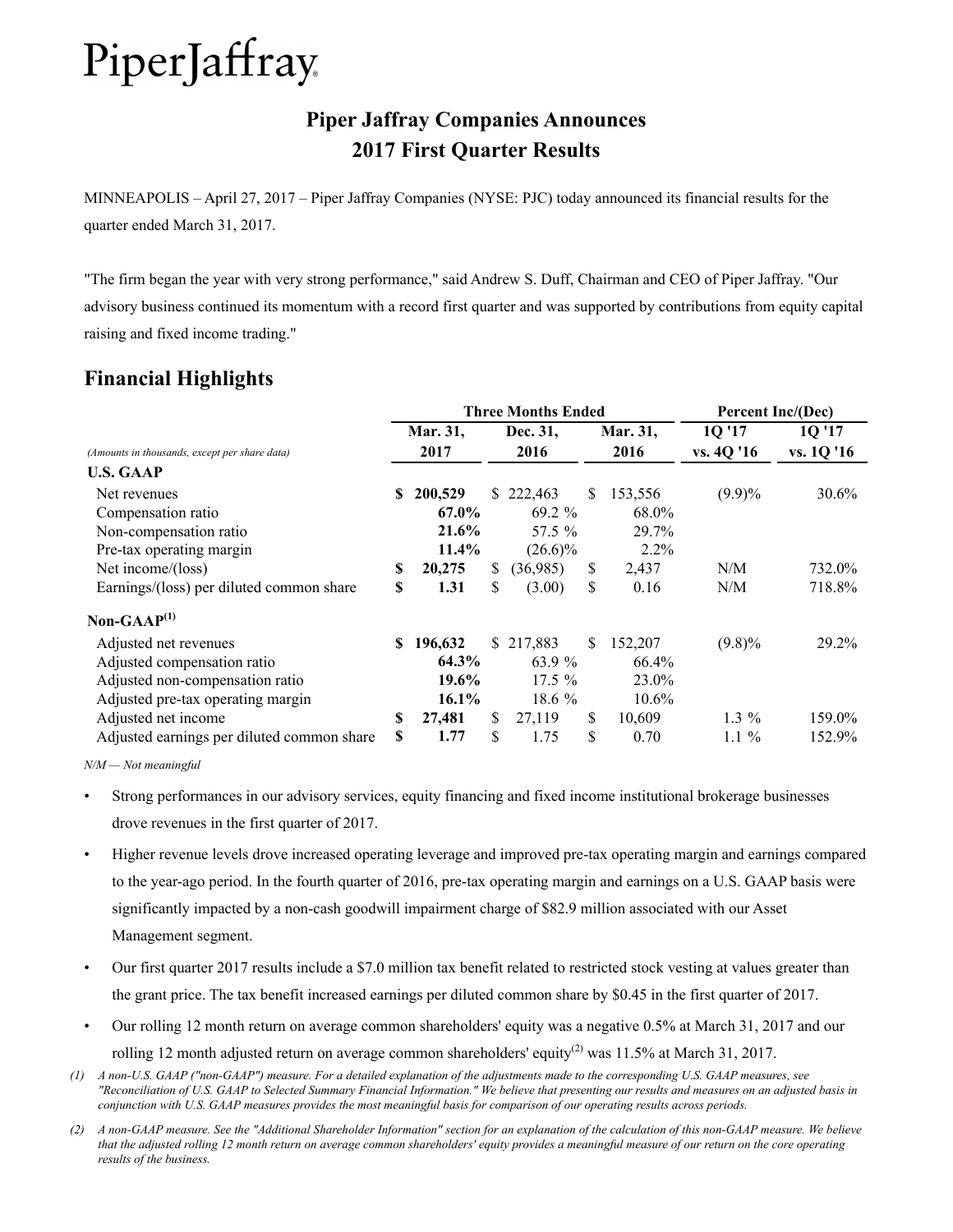### **Business Segment Results**

The firm has two reportable business segments: Capital Markets and Asset Management. Consolidated net revenues and expenses are fully allocated to these two segments. The variance explanations for net revenues and adjusted revenues are consistent on both a U.S. GAAP and non-GAAP basis.

### **U.S. GAAP Results and Commentary**

#### *Capital Markets*

The following table summarizes our Capital Markets business segment results on a U.S. GAAP basis for the periods presented:

|                          |   |           | <b>Three Months Ended</b> | Percent Inc/(Dec) |          |            |                   |
|--------------------------|---|-----------|---------------------------|-------------------|----------|------------|-------------------|
|                          |   | Mar. 31,  | Dec. 31.                  |                   | Mar. 31, | 10'17      | 10 <sup>'17</sup> |
| (Amounts in thousands)   |   | 2017      | 2016                      |                   | 2016     | vs. 40 '16 | vs. 1Q '16        |
| Net revenues             |   | \$186,285 | \$207,433                 | S.                | 141.649  | $(10.2)\%$ | 31.5%             |
| Operating expenses       |   | \$164,060 | 185.235                   | S.                | 138.855  | $(11.4)\%$ | 18.2%             |
| Pre-tax operating income | S | 22,225    | 22.198                    |                   | 2.794    | $0.1 \%$   | 695.5%            |
| Pre-tax operating margin |   | 11.9%     | $10.7\%$                  |                   | $2.0\%$  |            |                   |

- Advisory services revenues were \$92.9 million, an increase of 14% compared to the first quarter of 2016 due to our expansion and strong performance in the energy sector. We continued to outperform the market with record first quarter advisory revenues. Revenues were down 7% compared to the fourth quarter of 2016 due to a very strong performance in the prior period.
- Low market volatility led to an increase in the volume of equity capital raising activity in the first quarter of 2017. Equity financing revenues of \$23.4 million increased 256% and 35% compared to the year-ago period and the sequential quarter, respectively. Our revenues in the current quarter reflect broad-based contributions across our sectors.
- Debt financing revenues were \$16.4 million, up 3% compared to the first quarter of 2016 and down 53% compared to the fourth quarter of 2016. Municipal issuance volumes decreased compared to the robust fourth quarter of 2016, driven by a decline in refinancing activity.
- Equity institutional brokerage revenues of \$20.1 million increased 2% compared to the year-ago period and decreased 20% compared to the fourth quarter of 2016. Market volumes declined with lower volatility in the first quarter of 2017. In the fourth quarter of 2016, our growth in client trading volumes exceeded market volume growth as active asset managers repositioned in our focus areas. Revenues were flat compared to the first quarter of 2016 as our expansion into the energy sector offset the impact of lower trading volumes.
- Fixed income institutional brokerage revenues were \$23.2 million, up 36% and 18% compared to the first and fourth quarters of 2016, respectively. Revenues increased compared to both of the prior periods due to higher trading gains. Challenging market conditions in both the first and fourth quarters of 2016 negatively impacted our trading opportunities, which reduced our revenues.
- Investment income, which includes realized and unrealized gains and losses on investments (including amounts attributable to noncontrolling interests) in our merchant banking fund, senior living fund, and firm investments, was \$10.5 million for the quarter, compared to \$2.1 million and \$10.8 million in the year-ago period and the sequential quarter, respectively. The majority of the gains came from our merchant banking portfolio compared to the first quarter of 2016.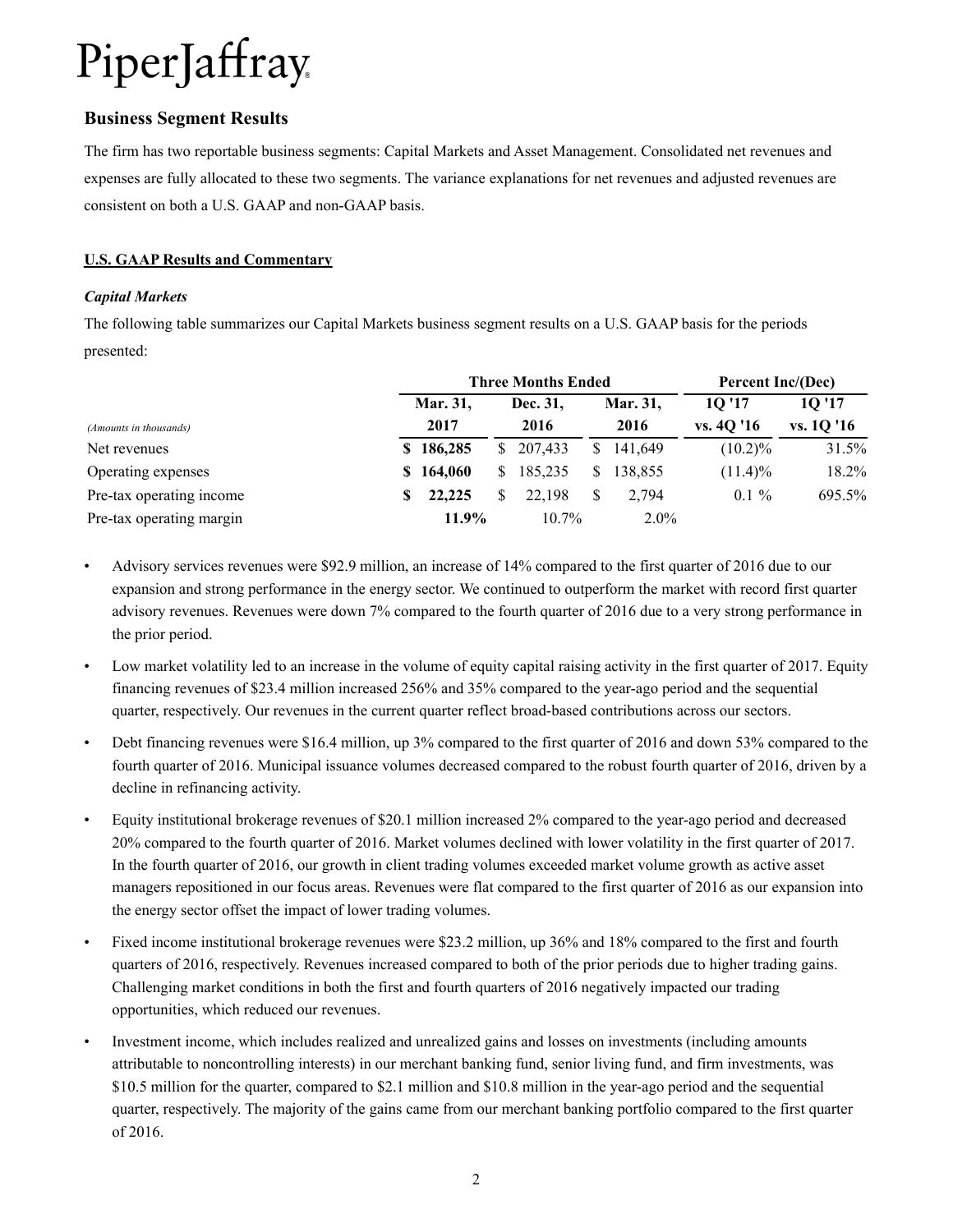- Operating expenses for the first quarter of 2017 were \$164.1 million, up 18% compared to the first quarter of 2016 due primarily to higher compensation expenses arising from increased revenues, as well as higher acquisition-related compensation expenses related to the acquisition of Simmons & Company International ("Simmons") which we acquired on February 26, 2016. These increases were partially offset by lower restructuring costs. In the year-ago period, we recorded \$6.8 million of restructuring and integration costs primarily related to the acquisition of Simmons. Operating expenses decreased 11% compared to the fourth quarter of 2016 due to lower compensation expenses from decreased revenues, as well as lower acquisition-related compensation expenses.
- Segment pre-tax operating margin was 11.9% compared to 2.0% in the year-ago period and 10.7% in the fourth quarter of 2016. Pre-tax operating margin increased compared to the first quarter of 2016 due to a lower non-compensation ratio driven by an increase in revenues and lower levels of restructuring costs. Pre-tax operating margin improved compared to the sequential quarter due to lower acquisition-related compensation costs in the current period.

#### *Asset Management*

The following table summarizes our Asset Management business segment results on a U.S. GAAP basis for the periods presented:

|                                      |          |    | <b>Three Months Ended</b> | Percent Inc/(Dec) |          |            |                   |
|--------------------------------------|----------|----|---------------------------|-------------------|----------|------------|-------------------|
|                                      | Mar. 31, |    | Dec. 31.                  |                   | Mar. 31, | 10'17      | 10 <sup>'17</sup> |
| (Amounts in thousands)               | 2017     |    | 2016                      |                   | 2016     | vs. 40 '16 | vs. 1Q '16        |
| Management and performance fees<br>S | 14,010   | S. | 14.722                    | \$                | 12.883   | $(4.8)\%$  | $8.7\%$           |
| Investment income/(loss)<br>S        | 234      | S  | 308                       | \$                | (976)    | $(24.0)\%$ | N/M               |
| Operating expenses<br>S              | 13,660   | S. | 96,504                    |                   | 11.259   | $(85.8)\%$ | $21.3\%$          |
| Pre-tax operating income/(loss)<br>S | 584      | S. | (81, 474)                 | S                 | 648      | N/M        | $(9.9)\%$         |
| Pre-tax operating margin             | $4.1\%$  |    | $(542.1)\%$               |                   | $5.4\%$  |            |                   |

#### *N/M — Not meaningful*

- Management and performance fees of \$14.0 million increased 9% compared to the year-ago period due to higher management fees from our MLP strategies. The increase was driven by higher assets under management (AUM) resulting from market appreciation of our MLP products. This increase was partially offset by lower management fees from our equity product offerings. Management and performance fees decreased 5% compared to the fourth quarter of 2016 as we earned performance fees in the sequential quarter.
- Operating expenses for the current quarter were \$13.7 million, compared to \$11.3 million and \$96.5 million in the yearago period and the fourth quarter of 2016, respectively. Operating expenses increased compared to the first quarter of 2016 due to higher compensation expenses resulting from increased revenues, higher non-compensation costs and higher expenses from business expansion as we recently hired a new investment team as part of our ongoing strategy to diversify our product platform. In the fourth quarter of 2016, we recorded a non-cash goodwill impairment charge of \$82.9 million.
- The negative segment pre-tax operating margin in the fourth quarter of 2016 was due to the \$82.9 million goodwill impairment charge.
- AUM was \$8.8 billion at the end of the first quarter of 2017, compared to \$7.5 billion in the year-ago period and \$8.7 billion at the end of the fourth quarter of 2016. The slight increase in AUM compared to the sequential quarter was due to net market appreciation for both our equity and MLP product offerings, which offset net client outflows primarily in our equity product offerings.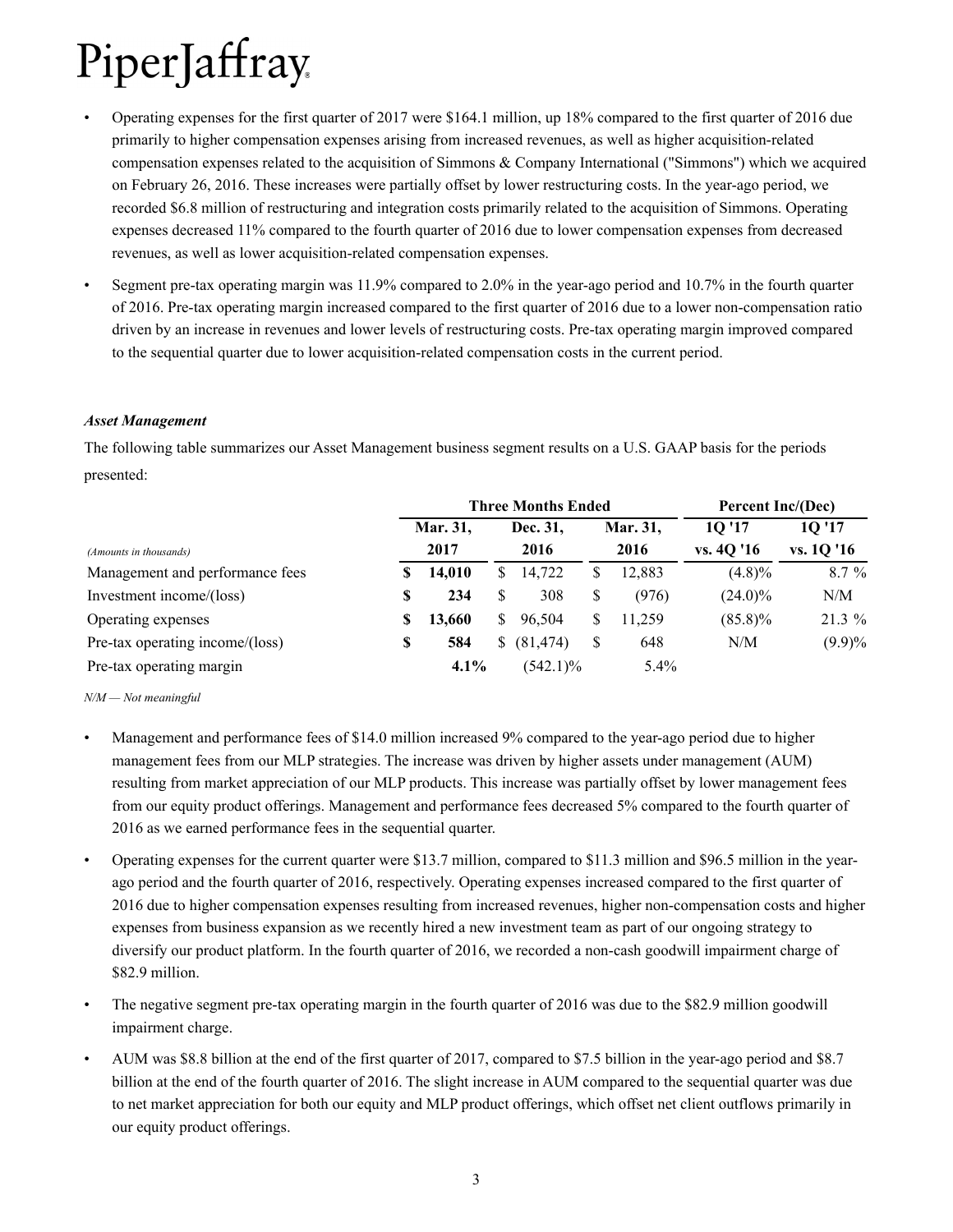#### **Non-GAAP Results and Commentary**

Throughout this section of the press release we present financial measures that are not prepared in accordance with U.S. generally accepted accounting principles ("U.S. GAAP"). The non-GAAP financial measures include adjustments to exclude (1) revenues and expenses related to noncontrolling interests, (2) amortization of intangible assets related to acquisitions, (3) compensation and non-compensation expenses from acquisition-related agreements, (4) restructuring and acquisition integration costs and (5) goodwill impairment charges. Management believes that presenting results and measures on this adjusted basis alongside U.S. GAAP measures provides the most meaningful basis for comparison of its operating results across periods, and enhances the overall understanding of our current financial performance by excluding certain items that may not be indicative of our core operating results. The non-GAAP financial measures should be considered in addition to, not as a substitute for, measures of financial performance prepared in accordance with U.S. GAAP. For a detailed explanation of the adjustments made to the corresponding U.S. GAAP measures, see "Reconciliation of U.S. GAAP to Selected Summary Financial Information."

#### *Capital Markets*

The following table summarizes our Capital Markets business segment results on a non-GAAP basis for the periods presented:

|                                   |   |                 |    | <b>Three Months Ended</b> | Percent Inc/(Dec) |          |            |                   |
|-----------------------------------|---|-----------------|----|---------------------------|-------------------|----------|------------|-------------------|
|                                   |   | <b>Mar. 31,</b> |    | Dec. 31.                  |                   | Mar. 31, | 10'17      | 10 <sup>'17</sup> |
| (Amounts in thousands)            |   | 2017            |    | 2016                      |                   | 2016     | vs. 40'16  | vs. 1Q '16        |
| Adjusted net revenues             |   | \$182,388       |    | \$202,853                 |                   | 140.300  | $(10.1)\%$ | 30.0%             |
| Adjusted operating expenses       |   | \$152,561       | S. | 165.214                   | S.                | 126,276  | (7.7)%     | 20.8%             |
| Adjusted pre-tax operating income | S | 29,827          |    | 37.639                    |                   | 14.024   | $(20.8)\%$ | 112.7%            |
| Adjusted pre-tax operating margin |   | $16.4\%$        |    | 18.6%                     |                   | $10.0\%$ |            |                   |

The variance explanations for adjusted net revenues on a non-GAAP basis are consistent with those for net revenues on a U.S. GAAP basis.

- Adjusted operating expenses for the first quarter of 2017 were \$152.6 million, up 21% compared to the first quarter of 2016, primarily due to higher compensation expenses as a result of increased revenues. Also, on a year-over-year basis, non-compensation expenses were higher due to the acquisition of Simmons in early 2016. Adjusted operating expenses decreased 8% compared to the fourth quarter of 2016, primarily due to lower compensation expenses as a result of decreased revenues.
- Adjusted segment pre-tax operating margin was 16.4% compared to 10.0% in the year-ago period and 18.6% in the fourth quarter of 2016. Adjusted pre-tax operating margin was higher compared to the first quarter of 2016 primarily due to operating leverage as a result of higher revenues. Adjusted net revenues increased 30% and adjusted operating expenses increased 21% compared to the first quarter of 2016, reflecting operating leverage in the business and expense discipline. Adjusted pre-tax operating margin declined compared to the sequential quarter due to lower net revenues.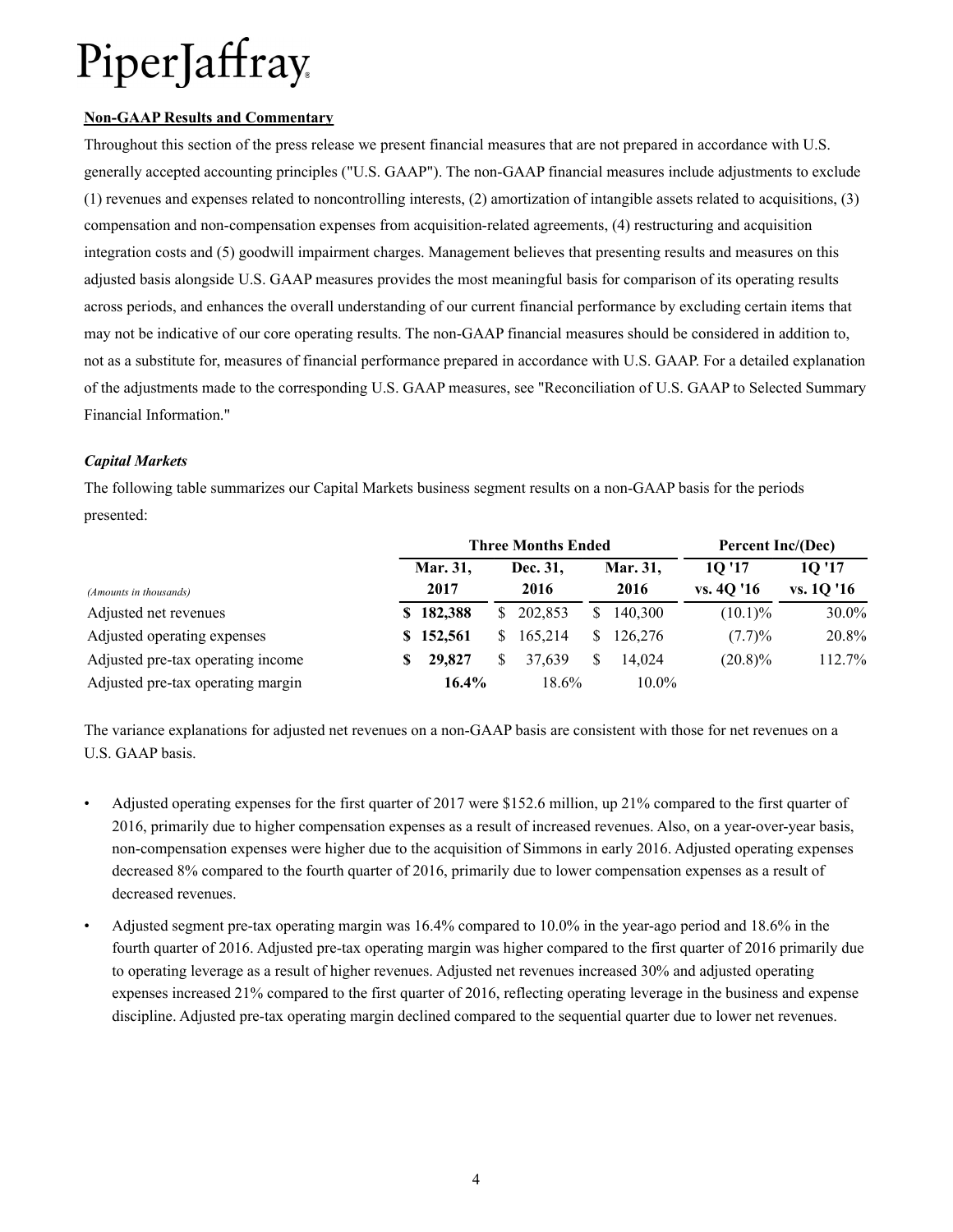#### *Asset Management*

The following table summarizes our Asset Management business segment results on a non-GAAP basis for the periods presented:

|                                                                                             | <b>Three Months Ended</b> |          |    |          |   |          | Percent Inc/(Dec) |                   |
|---------------------------------------------------------------------------------------------|---------------------------|----------|----|----------|---|----------|-------------------|-------------------|
|                                                                                             |                           | Mar. 31, |    | Dec. 31, |   | Mar. 31, | 10 <sup>'17</sup> | 10 <sup>'17</sup> |
| (Amounts in thousands)                                                                      |                           | 2017     |    | 2016     |   | 2016     | vs. 4Q '16        | vs. 1Q '16        |
| Adjusted management and performance fees                                                    | S                         | 14,010   | S  | 14,722   | S | 12,883   | $(4.8)\%$         | 8.7 %             |
| Adjusted investment income/(loss)                                                           | S                         | 234      | \$ | 308      | S | (976)    | $(24.0)\%$        | N/M               |
| Adjusted operating expenses                                                                 | S                         | 12,382   | \$ | 12.138   | S | 9,863    | $2.0\%$           | $25.5\%$          |
| Adjusted pre-tax operating income                                                           | S                         | 1,862    | S  | 2,892    | S | 2.044    | $(35.6)\%$        | $(8.9)\%$         |
| Adjusted pre-tax operating margin                                                           |                           | $13.1\%$ |    | 19.2%    |   | $17.2\%$ |                   |                   |
| Adjusted segment pre-tax operating margin<br>excluding investment income/ $(\text{loss})$ * |                           | $11.6\%$ |    | 17.6%    |   | 23.4%    |                   |                   |

#### *N/M — Not meaningful*

*\* Management believes that presenting adjusted segment pre-tax operating margin excluding investment income/(loss), a non-GAAP measure, provides the most meaningful basis for comparison of the operating results for the Asset Management segment across periods.* 

The variance explanations for adjusted net revenues on a non-GAAP basis are consistent with those for the corresponding measures on a U.S. GAAP basis. The difference between our operating expenses on a U.S. GAAP basis and our adjusted operating expenses on a non-GAAP basis is due to goodwill impairment charges and intangible asset amortization expense. See the discussion above on AUM.

- Adjusted operating expenses for the first quarter of 2017 were \$12.4 million, up 26% and 2% compared to the first and fourth quarters of 2016, respectively. The increase compared to the year-ago period is due to higher compensation expenses resulting from increased revenues, higher non-compensation costs, and higher expenses from business expansion as we recently hired a new team as part of our ongoing strategy to diversify our product platform.
- Adjusted segment pre-tax operating margin was 13.1% compared to 17.2% in the year-ago period and 19.2% in the fourth quarter of 2016. Excluding investment income/(loss) on firm capital invested in our strategies, adjusted segment pre-tax operating margin related to our core asset management operations was 11.6% in the first quarter of 2017, compared to 23.4% in the year-ago period and 17.6% in the sequential quarter. Pre-tax operating margin declined compared to the year-ago period due to higher non-compensation expenses and an increase in costs related to business expansion as we recently hired a new investment team. Adjusted pre-tax operating margin declined compared to the fourth quarter of 2016 as we did not record any performance fees in the current quarter.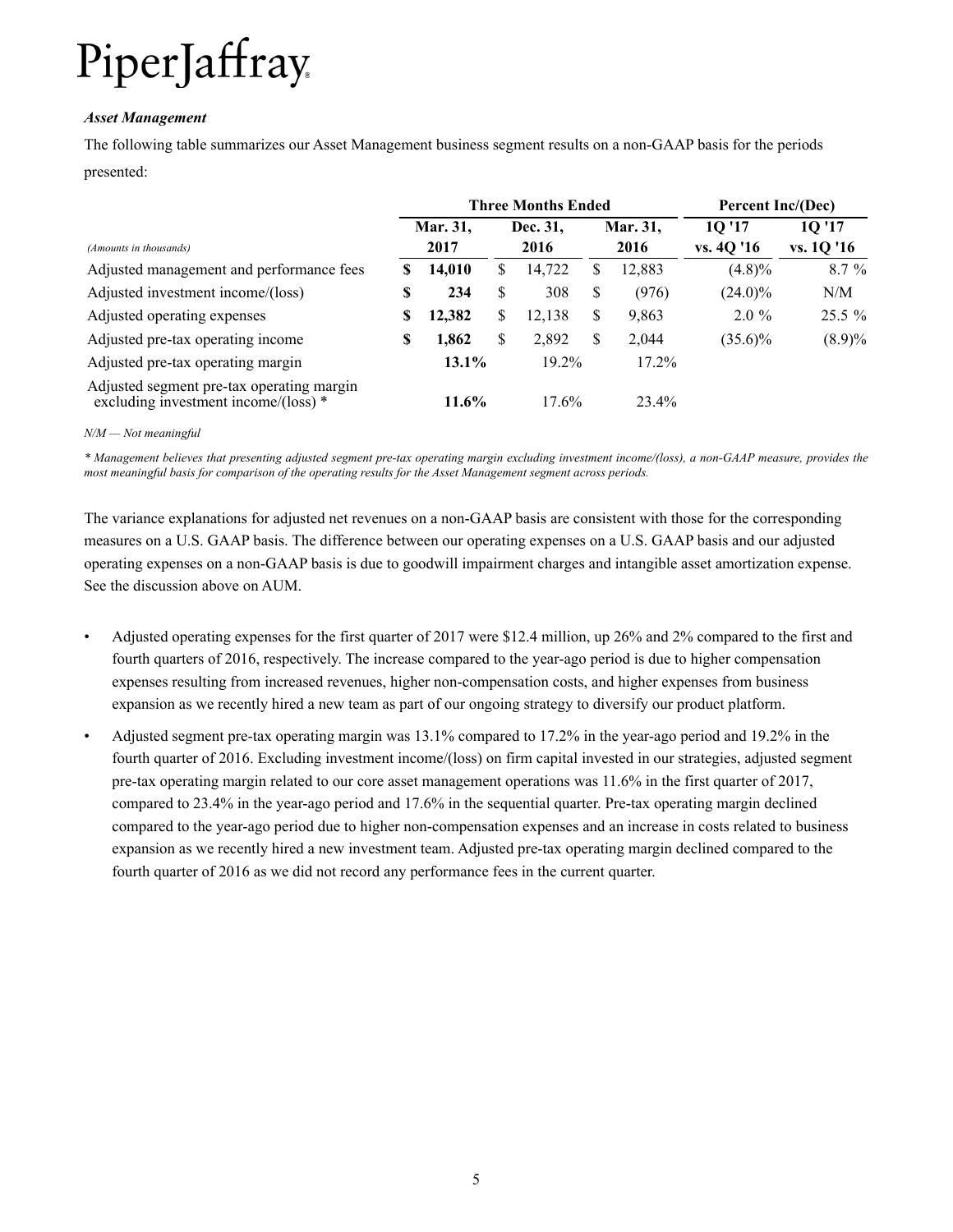### **Income Taxes**

Effective as of January 1, 2017, new accounting guidance requires us to recognize the income tax effects of stock-based compensation awards in the income statement when the awards vest, rather than as additional paid-in capital. Our first quarter 2017 results include a \$7.0 million tax benefit related to restricted stock vesting at values greater than the grant price.

### **Share Grants and Repurchases**

In the first quarter of 2017, we granted \$16.2 million, or approximately 199,000 shares, of restricted stock to our employees as part of their 2016 earned compensation at a weighted average grant date fair value of \$81.35 per share.

During the first quarter of 2017, we repurchased \$19.8 million, or approximately 258,000 shares of our common stock, at an average price of \$76.81 per share.

### **Dividends**

Our Board of Directors has declared a cash dividend on the company's common stock of \$0.3125 per share to be paid on June 15, 2017, to shareholders of record as of the close of business on May 26, 2017. We initiated the payment of a dividend in the first quarter of 2017 as another way of returning capital to our shareholders and reflects the level and stability of our earnings.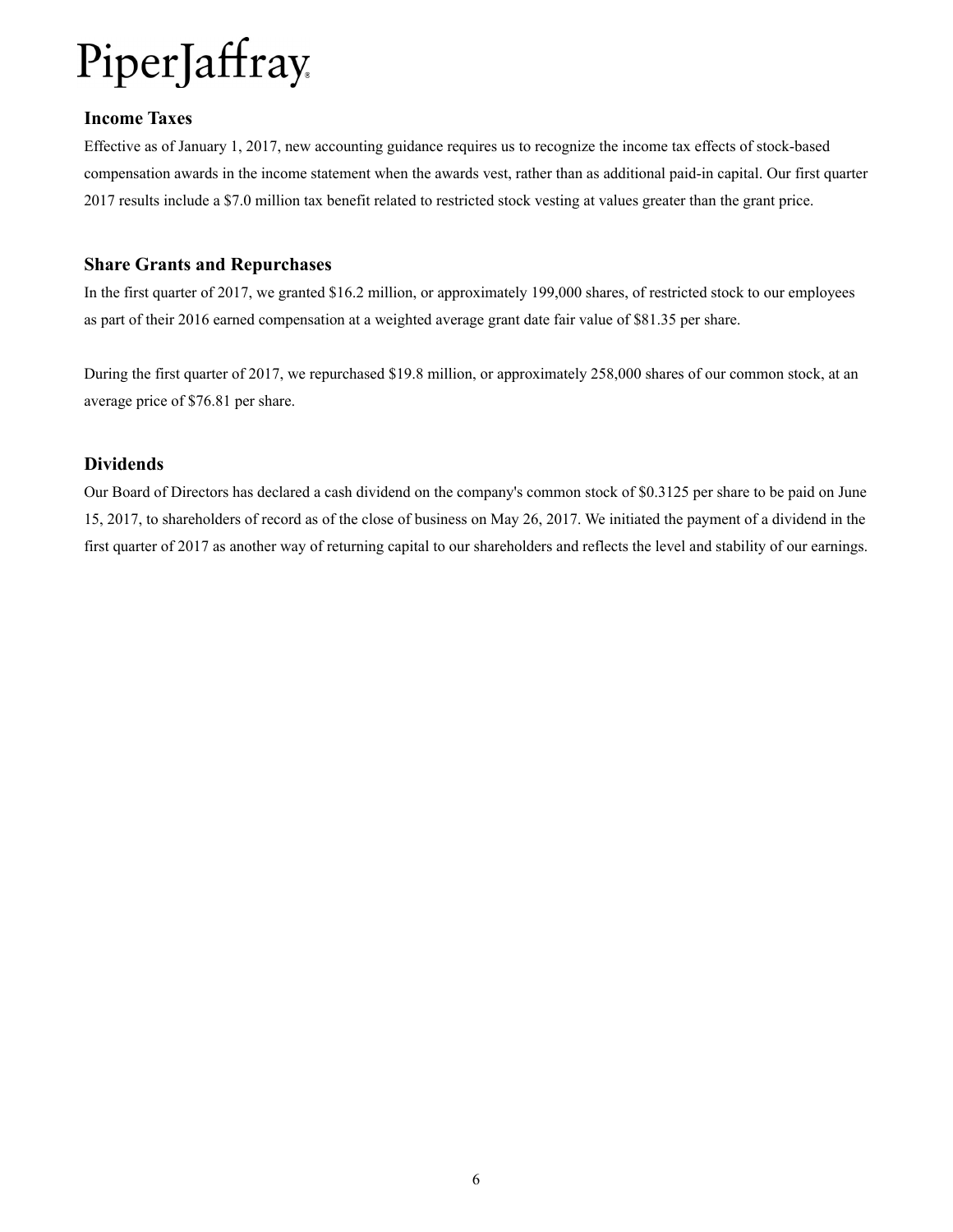### **Additional Shareholder Information**

|                                                                                      | <b>For the Quarter Ended</b> |                  |                 |  |  |  |  |  |  |  |
|--------------------------------------------------------------------------------------|------------------------------|------------------|-----------------|--|--|--|--|--|--|--|
|                                                                                      | Mar. 31, 2017                | Dec. 31, 2016    | Mar. 31, 2016   |  |  |  |  |  |  |  |
| <b>Full time employees</b>                                                           | 1,277                        | 1,297            | 1,283           |  |  |  |  |  |  |  |
| <b>Equity financings</b>                                                             |                              |                  |                 |  |  |  |  |  |  |  |
| # of transactions                                                                    | 27                           | 20               | 7               |  |  |  |  |  |  |  |
| Capital raised                                                                       | \$6.2 billion                | \$4.0 billion    | \$1.2 billion   |  |  |  |  |  |  |  |
| <b>Municipal negotiated issuances</b>                                                |                              |                  |                 |  |  |  |  |  |  |  |
| $#$ of transactions                                                                  | 123                          | 201              | 130             |  |  |  |  |  |  |  |
| Par value                                                                            | \$3.4 billion                | \$4.5 billion    | \$2.9 billion   |  |  |  |  |  |  |  |
| <b>Advisory transactions</b>                                                         |                              |                  |                 |  |  |  |  |  |  |  |
| $#$ of transactions                                                                  | 29                           | 46               | 36              |  |  |  |  |  |  |  |
| Aggregate deal value                                                                 | \$8.4 billion                | \$8.3 billion    | \$5.9 billion   |  |  |  |  |  |  |  |
| <b>Asset Management</b>                                                              |                              |                  |                 |  |  |  |  |  |  |  |
| <b>AUM</b>                                                                           | \$8.8 billion                | \$8.7 billion    | \$7.5 billion   |  |  |  |  |  |  |  |
| Common shareholders' equity                                                          | \$778.2 million              | $$759.3$ million | \$805.2 million |  |  |  |  |  |  |  |
| Number of common shares outstanding<br>(in thousands)                                | 12,785                       | 12,392           | 13,268          |  |  |  |  |  |  |  |
| Rolling 12 month return on average common<br>shareholders' equity *                  | $(0.5)\%$                    | $(2.8)\%$        | $4.7\%$         |  |  |  |  |  |  |  |
| Adjusted rolling 12 month return on average<br>common shareholders' equity $\dagger$ | 11.5%                        | $9.2\%$          | 7.2%            |  |  |  |  |  |  |  |
| Book value per share                                                                 | \$60.87                      | \$61.27          | \$60.69         |  |  |  |  |  |  |  |
| Tangible book value per share $\ddagger$                                             | \$42.90                      | \$42.43          | \$35.69         |  |  |  |  |  |  |  |

\* Rolling 12 month return on average common shareholders' equity is computed by dividing net income applicable to Piper Jaffray Companies' for the last 12 months by average monthly common shareholders' equity.

† Adjusted rolling 12 month return on average common shareholders' equity, a non-GAAP measure, is computed by dividing adjusted net income for the last 12 months by average monthly common shareholders' equity. For a detailed explanation of the components of adjusted net income, see "Reconciliation of U.S. GAAP to Selected Summary Financial Information." Management believes that the adjusted rolling 12 month return on average common shareholders' equity provides a meaningful measure of our return on the core operating results of the business.

‡ Tangible book value per share, a non-GAAP measure, is computed by dividing tangible common shareholders' equity by common shares outstanding. Tangible common shareholders' equity equals total common shareholders' equity less goodwill and identifiable intangible assets. Management believes that tangible book value per share is a meaningful measure of the tangible assets deployed in our business. Shareholders' equity is the most directly comparable U.S. GAAPfinancial measure to tangible shareholders'equity. The following is a reconciliation of shareholders'equity to tangible shareholders' equity:

|                                                     | As of         | As of         | As of         |
|-----------------------------------------------------|---------------|---------------|---------------|
| (Amounts in thousands)                              | Mar. 31, 2017 | Dec. 31, 2016 | Mar. 31, 2016 |
| Common shareholders' equity                         | 778.165       | 759,250       | 805.180       |
| Deduct: goodwill and identifiable intangible assets | 229.630       | 233.452       | 331.707       |
| Tangible common shareholders' equity                | 548.535       | 525.798       | 473.473       |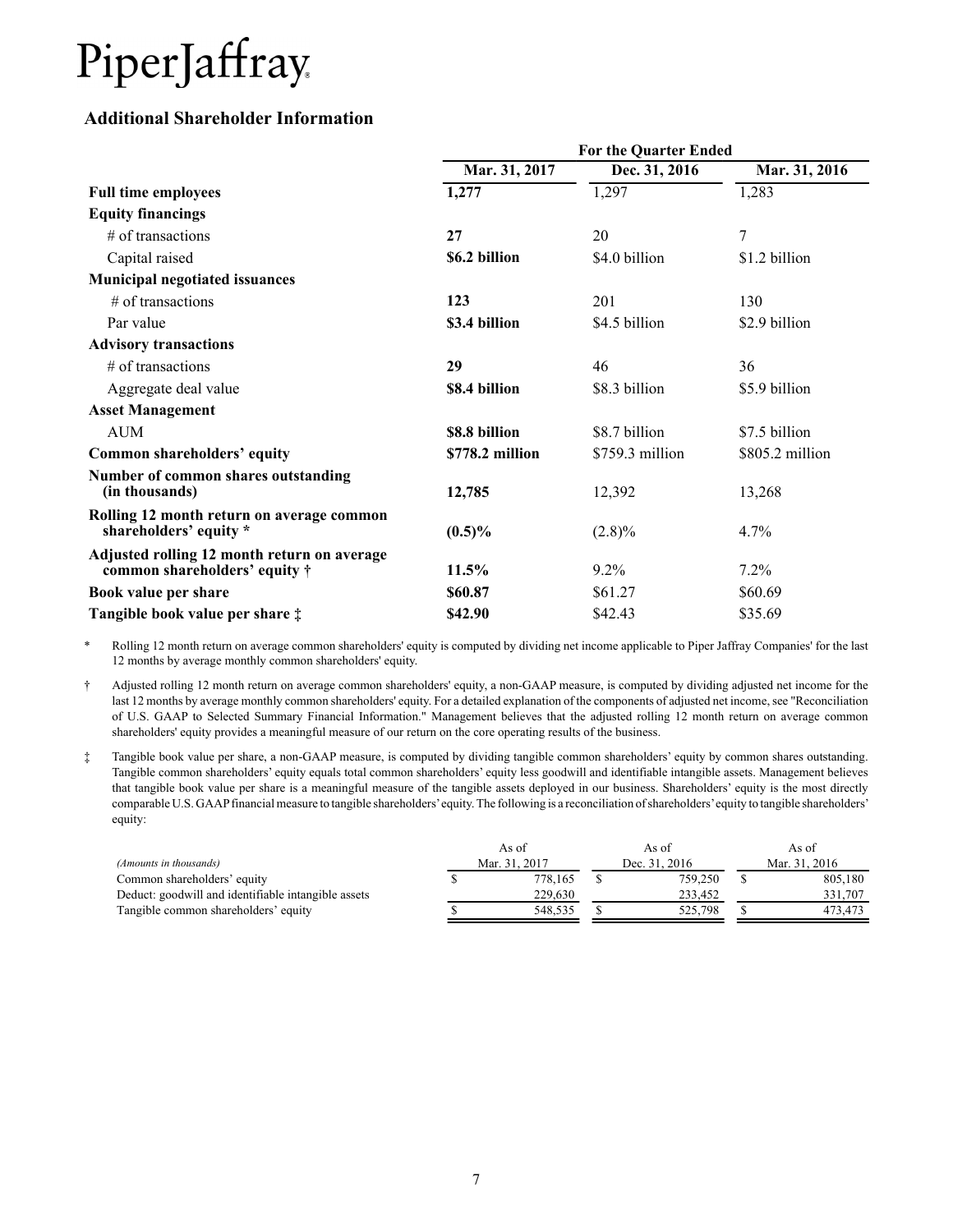## **Conference Call**

Andrew S. Duff, chairman and chief executive officer, and Debbra L. Schoneman, chief financial officer, will hold a conference call to review the financial results on Thursday, April 27, 2017, at 9 a.m. ET (8 a.m. CT). The earnings release will be available on or after April 27, 2017, at the firm's Web site at www.piperjaffray.com. The call can be accessed via webcast or by dialing (888)810-0209 or (706)902-1361 (international) and referencing reservation #99370833. Callers should dial in at least 15 minutes prior to the call time. A replay of the conference call will be available beginning at approximately 12 p.m. ET on April 27, 2017 at the same Web address or by calling (855)859-2056 and referencing reservation #99370833.

### **About Piper Jaffray**

Piper Jaffray is an investment bank and asset management firm serving clients in the U.S. and internationally. Proven advisory teams combine deep industry, product and sector expertise with ready access to capital. Founded in 1895, the firm is headquartered in Minneapolis and has offices across the United States and in London, Aberdeen, Hong Kong and Zurich. www.piperjaffray.com

#### **Investor Relations Contact**

Tom Smith Tel: (612)303-6336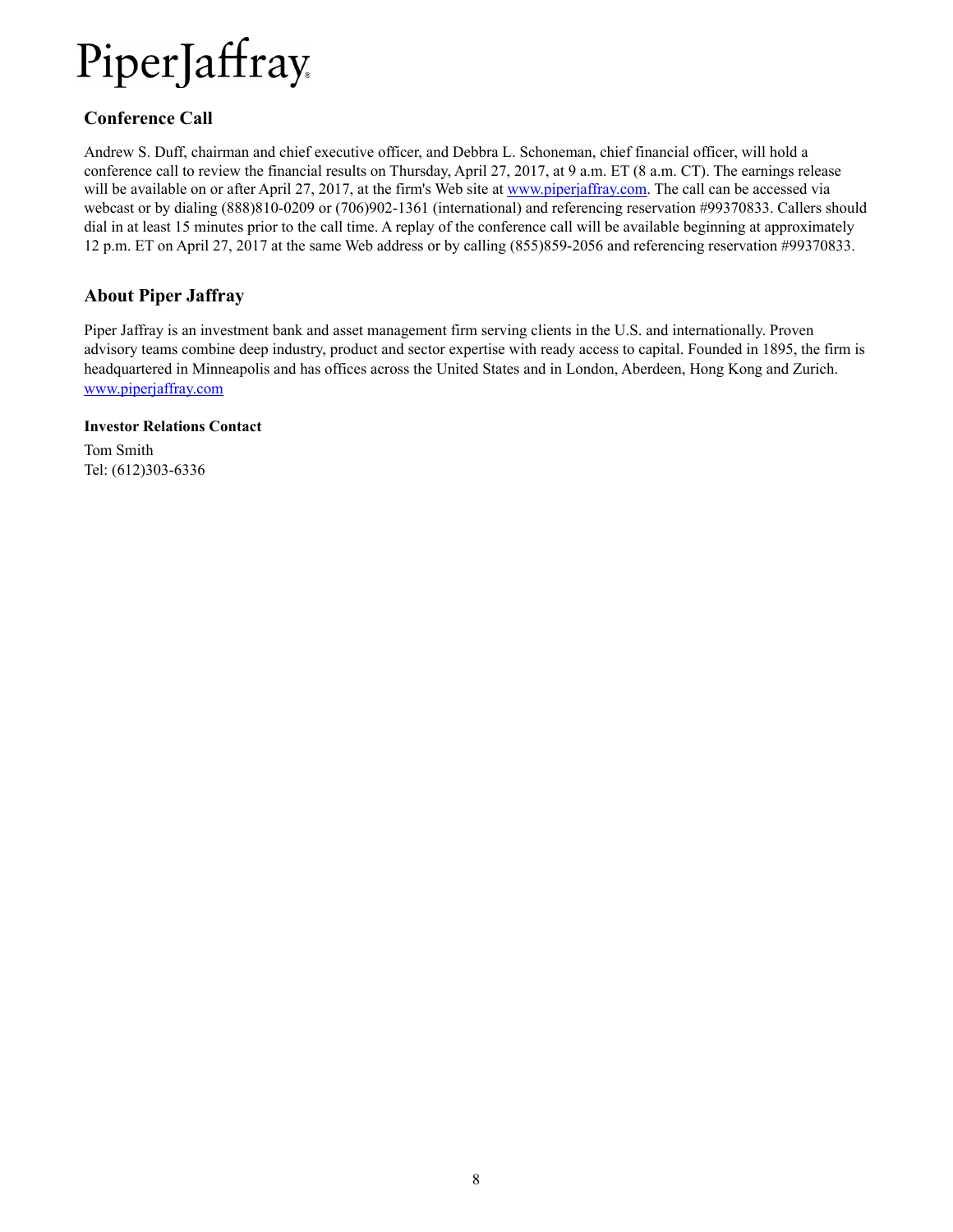## **Cautionary Note Regarding Forward-Looking Statements**

This press release and the conference call to discuss the contents of this press release contain forward-looking statements. Statements that are not historical or current facts, including statements about beliefs and expectations, are forward-looking statements and are subject to significant risks and uncertainties that are difficult to predict. These forward-looking statements cover, among other things, statements made about political, economic and market conditions (including the outlook for equity markets and the interest rate environment), the environment and prospects for corporate advisory, capital markets and public finance transactions (including our performance in specific sectors and the outlook for future quarters), as well as our equity and fixed income brokerage and our asset management business, anticipated financial results generally (including expectations regarding our non-compensation expenses, compensation and benefits expense, compensation ratio, revenue levels, operating margins, earnings per share, effective tax rate, and return on equity), current deal pipelines (or backlogs), the liquidity of fixed income markets and impact on our related inventory, our strategic priorities (including growth in public finance, asset management, and corporate advisory), our ability to pay quarterly dividends to our shareholders, or other similar matters.

Forward-looking statements involve inherent risks and uncertainties, both known and unknown, and important factors could cause actual results to differ materially from those anticipated or discussed in the forward-looking statements. These risks, uncertainties and important factors include, but are not limited to, the following:

- market and economic conditions or developments may be unfavorable, including in specific sectors in which we operate, and these conditions or developments, such as market fluctuations or volatility, may adversely affect our business, revenue levels and profitability;
- net revenues from equity and debt financings and corporate advisory engagements may vary materially depending on the number, size, and timing of completed transactions, and completed transactions do not generally provide for subsequent engagements;
- the volume of anticipated investment banking transactions as reflected in our deal pipelines (and the net revenues we earn from such transactions) may differ from expected results if there is a decline in macroeconomic conditions or the financial markets, or if the terms of any transactions are modified;
- asset management revenue may vary based on product trends favoring passive investment products, and investment performance and market factors, with market factors impacting certain sectors that are more heavily weighted to our business, e.g. energybased MLP funds;
- interest rate volatility, especially if the changes are rapid or severe, could negatively impact our fixed income institutional business and the negative impact could be exaggerated by reduced liquidity in the fixed income markets; and
- our stock price may fluctuate as a result of several factors, including but not limited to, changes in our revenues and operating results.

A further listing and description of these and other risks, uncertainties and important factors can be found in the sections titled "Risk Factors" in Part I, Item 1A of our Annual Report on Form 10-K for the year ended December 31, 2016 and "Management's Discussion and Analysis of Financial Condition and Results of Operations" in Part II, Item 7 of our Annual Report on Form 10-K for the year ended December 31, 2016, and updated in our subsequent reports filed with the SEC (available at our Web site at www.piperjaffray.com and at the SEC Web site at www.sec.gov).

Forward-looking statements speak only as of the date they are made, and readers are cautioned not to place undue reliance on them. We undertake no obligation to update them in light of new information or future events.

© 2017 Piper Jaffray Companies, 800 Nicollet Mall, Suite 1000, Minneapolis, Minnesota 55402-7020

###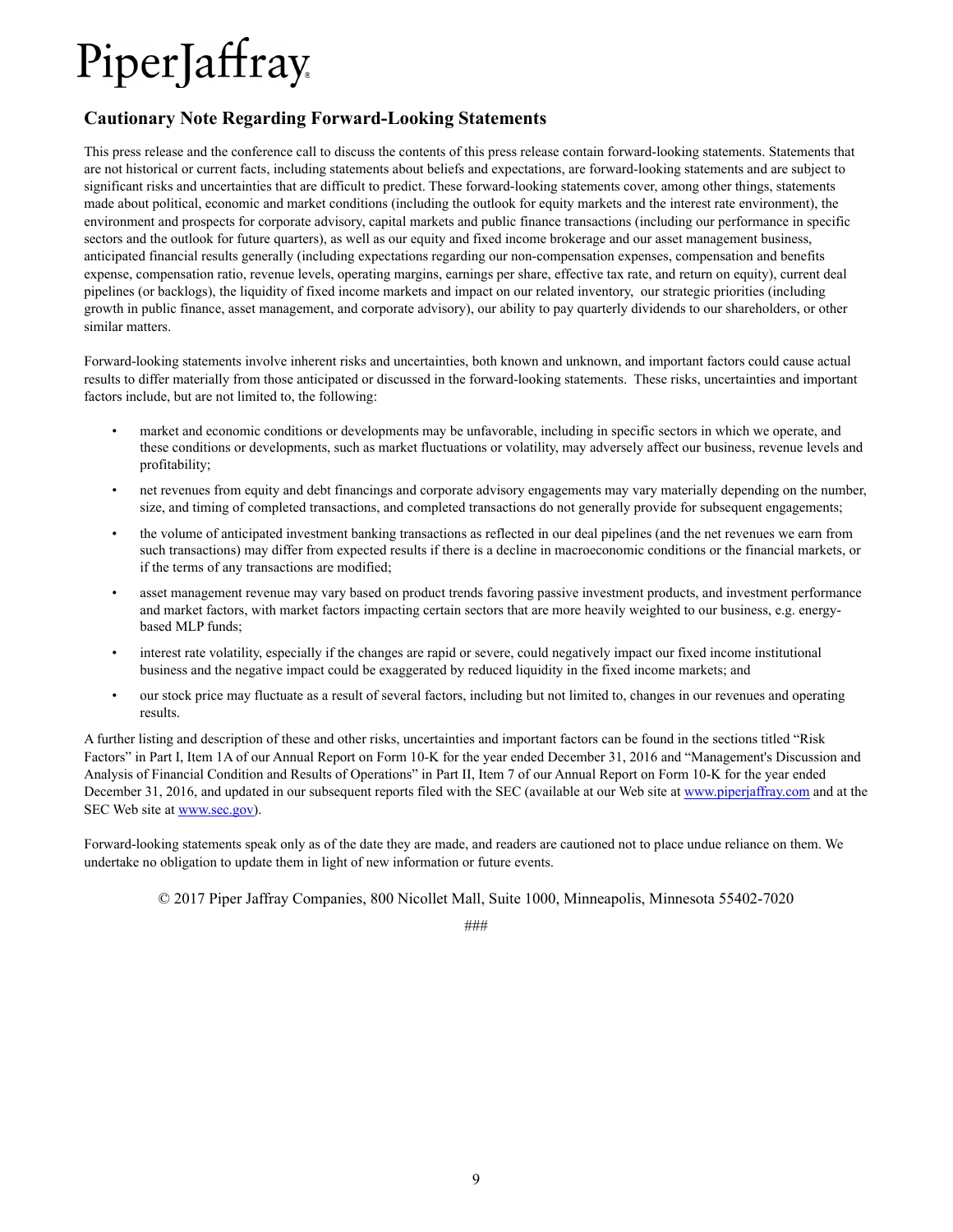### **Piper Jaffray Companies Preliminary Results of Operations (U.S. GAAP – Unaudited)**

|                                                                                     |               |               | <b>Three Months Ended</b> |    |          | Percent Inc/(Dec)                                           |                                                             |  |
|-------------------------------------------------------------------------------------|---------------|---------------|---------------------------|----|----------|-------------------------------------------------------------|-------------------------------------------------------------|--|
|                                                                                     | Mar. 31,      |               | Dec. 31,                  |    | Mar. 31, | 1Q '17                                                      | 1Q '17                                                      |  |
| (Amounts in thousands, except per share data)                                       | 2017          |               | 2016                      |    | 2016     | vs. 4Q '16                                                  | vs. 1Q '16                                                  |  |
| <b>Revenues:</b>                                                                    |               |               |                           |    |          |                                                             |                                                             |  |
| Investment banking                                                                  | \$<br>132,250 | <sup>\$</sup> | 152,306                   | \$ | 103,938  | $(13.2)\%$                                                  | $27.2 \%$                                                   |  |
| Institutional brokerage                                                             | 39,136        |               | 38,763                    |    | 32,049   | 1.0                                                         | 22.1                                                        |  |
| Asset management                                                                    | 16,007        |               | 16,973                    |    | 13,848   | (5.7)                                                       | 15.6                                                        |  |
| Interest                                                                            | 7,719         |               | 8,980                     |    | 8,829    | (14.0)                                                      | (12.6)                                                      |  |
| Investment income                                                                   | 10,375        |               | 10,583                    |    | 937      | (2.0)                                                       | $\ensuremath{\text{N}}\xspace/\ensuremath{\text{M}}\xspace$ |  |
| Total revenues                                                                      | 205,487       |               | 227,605                   |    | 159,601  | (9.7)                                                       | 28.8                                                        |  |
| Interest expense                                                                    | 4,958         |               | 5,142                     |    | 6,045    | (3.6)                                                       | (18.0)                                                      |  |
| Net revenues                                                                        | 200,529       |               | 222,463                   |    | 153,556  | (9.9)                                                       | 30.6                                                        |  |
| Non-interest expenses:                                                              |               |               |                           |    |          |                                                             |                                                             |  |
| Compensation and benefits                                                           | 134,378       |               | 153,842                   |    | 104,436  | (12.7)                                                      | 28.7                                                        |  |
| Outside services                                                                    | 10,328        |               | 10,366                    |    | 8,451    | (0.4)                                                       | 22.2                                                        |  |
| Occupancy and equipment                                                             | 8,462         |               | 9,502                     |    | 7,718    | (10.9)                                                      | 9.6                                                         |  |
| Communications                                                                      | 7,616         |               | 7,157                     |    | 7,330    | 6.4                                                         | 3.9                                                         |  |
| Marketing and business development                                                  | 7,547         |               | 6,600                     |    | 7,004    | 14.3                                                        | 7.8                                                         |  |
| Trade execution and clearance                                                       | 1,811         |               | 1,965                     |    | 1,762    | (7.8)                                                       | 2.8                                                         |  |
| Restructuring and integration costs                                                 |               |               |                           |    | 6,773    | N/M                                                         | N/M                                                         |  |
| Goodwill impairment                                                                 |               |               | 82,900                    |    |          | $\ensuremath{\text{N}}/\ensuremath{\text{M}}$               | N/M                                                         |  |
| Intangible asset amortization expense                                               | 3,822         |               | 5,814                     |    | 3,296    | (34.3)                                                      | 16.0                                                        |  |
| Back office conversion costs                                                        | 866           |               | 561                       |    |          | 54.4                                                        | N/M                                                         |  |
| Other operating expenses                                                            | 2,890         |               | 3,032                     |    | 3,344    | (4.7)                                                       | (13.6)                                                      |  |
| Total non-interest expenses                                                         | 177,720       |               | 281,739                   |    | 150,114  | (36.9)                                                      | 18.4                                                        |  |
| Income/(loss) before income tax expense/(benefit)                                   | 22,809        |               | (59,276)                  |    | 3,442    | N/M                                                         | 562.7                                                       |  |
| Income tax expense/(benefit)                                                        | (395)         |               | (25,895)                  |    | 256      | (98.5)                                                      | N/M                                                         |  |
| Net income/(loss)                                                                   | 23,204        |               | (33, 381)                 |    | 3,186    | $\ensuremath{\text{N}}/\ensuremath{\text{M}}$               | 628.3                                                       |  |
| Net income applicable to noncontrolling interests                                   | 2,929         |               | 3,604                     |    | 749      | (18.7)                                                      | 291.1                                                       |  |
| Net income/(loss) applicable to Piper Jaffray<br>Companies (a)                      | 20,275        | S             | (36,985)                  | S  | 2,437    | N/M                                                         | 732.0                                                       |  |
|                                                                                     |               |               |                           |    |          |                                                             |                                                             |  |
| Net income/(loss) applicable to Piper Jaffray<br>Companies' common shareholders (a) | \$<br>16,828  | \$            | (36,985)                  | \$ | 2,124    | $\ensuremath{\text{N}}\xspace/\ensuremath{\text{M}}\xspace$ | 692.3                                                       |  |
| Earnings/(loss) per common share                                                    |               |               |                           |    |          |                                                             |                                                             |  |
| <b>Basic</b>                                                                        | \$<br>1.33    | \$            | (3.00)                    | \$ | 0.16     | $\ensuremath{\text{N}}\xspace/\ensuremath{\text{M}}\xspace$ | 731.3                                                       |  |
| Diluted                                                                             | \$<br>1.31    | \$            | $(3.00)$ (b) \$           |    | 0.16     | $\ensuremath{\text{N}}\xspace/\ensuremath{\text{M}}\xspace$ | 718.8                                                       |  |
| Dividends declared per common share                                                 | \$<br>0.31    | \$            |                           | \$ |          | $\ensuremath{\text{N}}\xspace/\ensuremath{\text{M}}\xspace$ | N/M                                                         |  |
| Weighted average number of common shares<br>outstanding                             |               |               |                           |    |          |                                                             |                                                             |  |
| Basic                                                                               | 12,594        |               | 12,337                    |    | 13,160   | 2.1%                                                        | $(4.3)\%$                                                   |  |
| Diluted                                                                             | 12,922        |               | 12,519                    |    | 13,172   | $3.2 \%$                                                    | (1.9)%                                                      |  |

*N/M — Not meaningful*

*(a) Net income applicable to Piper Jaffray Companies is the total net income earned by the Company. Piper Jaffray Companies calculates earnings per common share*  using the two-class method, which requires the allocation of consolidated net income between common shareholders and participating security holders, which in the *case of Piper Jaffray Companies, represents unvested restricted stock with dividend rights.*

*(b) Earnings per diluted common share is calculated using the basic weighted average number of common shares outstanding for periods in which a loss is incurred.*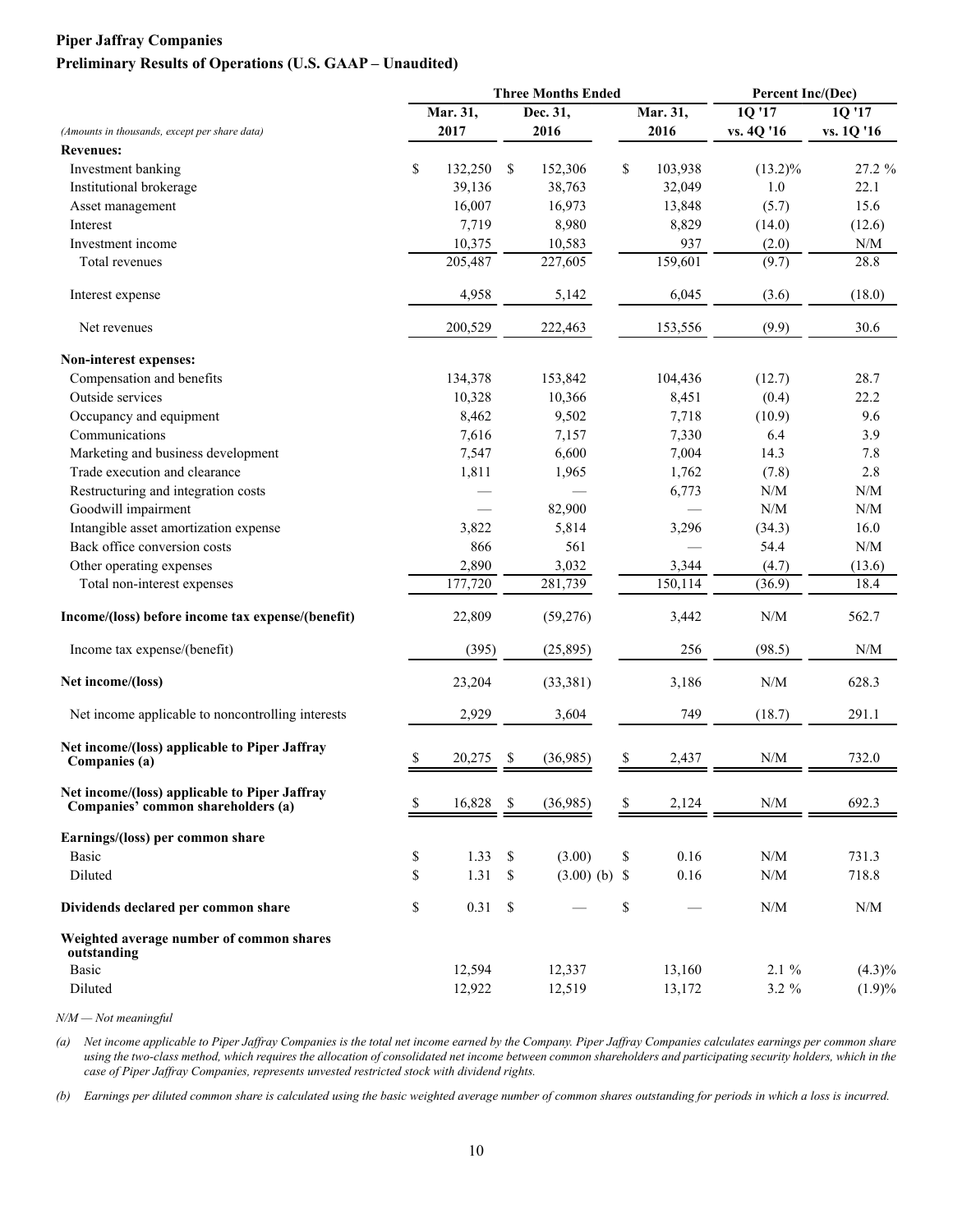## **Piper Jaffray Companies Preliminary Segment Data (U.S. GAAP – Unaudited)**

| (Dollars in thousands)<br><b>Capital Markets</b><br>Investment banking | \$ | Mar. 31,<br>2017 |     | Dec. 31,<br>2016 |     | Mar. 31,<br>2016 | 1Q'17<br>vs. 4Q '16                                         | 1Q'17<br>vs. 1Q '16                           |
|------------------------------------------------------------------------|----|------------------|-----|------------------|-----|------------------|-------------------------------------------------------------|-----------------------------------------------|
|                                                                        |    |                  |     |                  |     |                  |                                                             |                                               |
|                                                                        |    |                  |     |                  |     |                  |                                                             |                                               |
|                                                                        |    |                  |     |                  |     |                  |                                                             |                                               |
|                                                                        |    |                  |     |                  |     |                  |                                                             |                                               |
| Financing                                                              |    |                  |     |                  |     |                  |                                                             |                                               |
| Equities                                                               |    | 23,382           | \$  | 17,330           |     | \$<br>6,566      | 34.9 %                                                      | 256.1%                                        |
| Debt                                                                   |    | 16,408           |     | 34,818           |     | 15,972           | (52.9)                                                      | 2.7                                           |
| Advisory services                                                      |    | 92,882           |     | 99,683           |     | 81,629           | (6.8)                                                       | 13.8                                          |
| Total investment banking                                               |    | 132,672          |     | 151,831          |     | 104,167          | (12.6)                                                      | 27.4                                          |
| Institutional sales and trading                                        |    |                  |     |                  |     |                  |                                                             |                                               |
| Equities                                                               |    | 20,106           |     | 25,219           |     | 19,669           | (20.3)                                                      | 2.2                                           |
| Fixed income                                                           |    | 23,240           |     | 19,648           |     | 17,054           | 18.3                                                        | 36.3                                          |
| Total institutional sales and trading                                  |    | 43,346           |     | 44,867           |     | 36,723           | (3.4)                                                       | 18.0                                          |
| Management and performance fees                                        |    | 1,997            |     | 2,251            |     | 965              | (11.3)                                                      | 106.9                                         |
| Investment income                                                      |    | 10,508           |     | 10,782           |     | 2,086            | (2.5)                                                       | 403.7                                         |
| Long-term financing expenses                                           |    | (2, 238)         |     | (2,298)          |     | (2,292)          | (2.6)                                                       | (2.4)                                         |
| Net revenues                                                           |    | 186,285          |     | 207,433          |     | 141,649          | (10.2)                                                      | 31.5                                          |
| Operating expenses                                                     |    | 164,060          |     | 185,235          |     | 138,855          | (11.4)                                                      | 18.2                                          |
| Segment pre-tax operating income                                       | S  | 22,225           | \$  | 22,198           |     | \$<br>2,794      | $0.1 \%$                                                    | 695.5%                                        |
| Segment pre-tax operating margin                                       |    | 11.9%            |     | 10.7 %           |     | 2.0%             |                                                             |                                               |
| <b>Asset Management</b>                                                |    |                  |     |                  |     |                  |                                                             |                                               |
| Management and performance fees                                        |    |                  |     |                  |     |                  |                                                             |                                               |
| Management fees                                                        | \$ | 14,010           | \$  | 14,138           |     | \$<br>12,883     | (0.9)%                                                      | 8.7%                                          |
| Performance fees                                                       |    |                  |     | 584              |     |                  | $\ensuremath{\text{N}}\xspace/\ensuremath{\text{M}}\xspace$ | $\ensuremath{\text{N}}/\ensuremath{\text{M}}$ |
| Total management and performance fees                                  |    | 14,010           |     | 14,722           |     | 12,883           | (4.8)                                                       | 8.7                                           |
| Investment income/(loss)                                               |    | 234              |     | 308              |     | (976)            | (24.0)                                                      | N/M                                           |
| Net revenues                                                           |    | 14,244           |     | 15,030           |     | 11,907           | (5.2)                                                       | 19.6                                          |
| Operating expenses                                                     |    | 13,660           |     | 96,504           | (a) | 11,259           | (85.8)                                                      | 21.3                                          |
| Segment pre-tax operating income/(loss)                                | \$ | 584              | \$  | (81, 474)        |     | \$<br>648        | $\ensuremath{\text{N}}\xspace/\ensuremath{\text{M}}\xspace$ | (9.9)                                         |
| Segment pre-tax operating margin                                       |    | 4.1%             |     | $(542.1)\%$      |     | 5.4%             |                                                             |                                               |
| <b>Total</b>                                                           |    |                  |     |                  |     |                  |                                                             |                                               |
| Net revenues                                                           | \$ | 200,529          | \$  | 222,463          |     | \$<br>153,556    | $(9.9)\%$                                                   | 30.6%                                         |
| Operating expenses                                                     |    | 177,720          |     | 281,739          | (a) | 150,114          | (36.9)                                                      | 18.4                                          |
| Pre-tax operating income/(loss)                                        | S  | 22,809           | \$. | (59,276)         |     | \$<br>3,442      | N/M                                                         | 562.7%                                        |
| Pre-tax operating margin                                               |    | 11.4%            |     | $(26.6)\%$       |     | 2.2%             |                                                             |                                               |

*N/M — Not meaningful*

*(a) Includes a \$82.9 million goodwill impairment charge*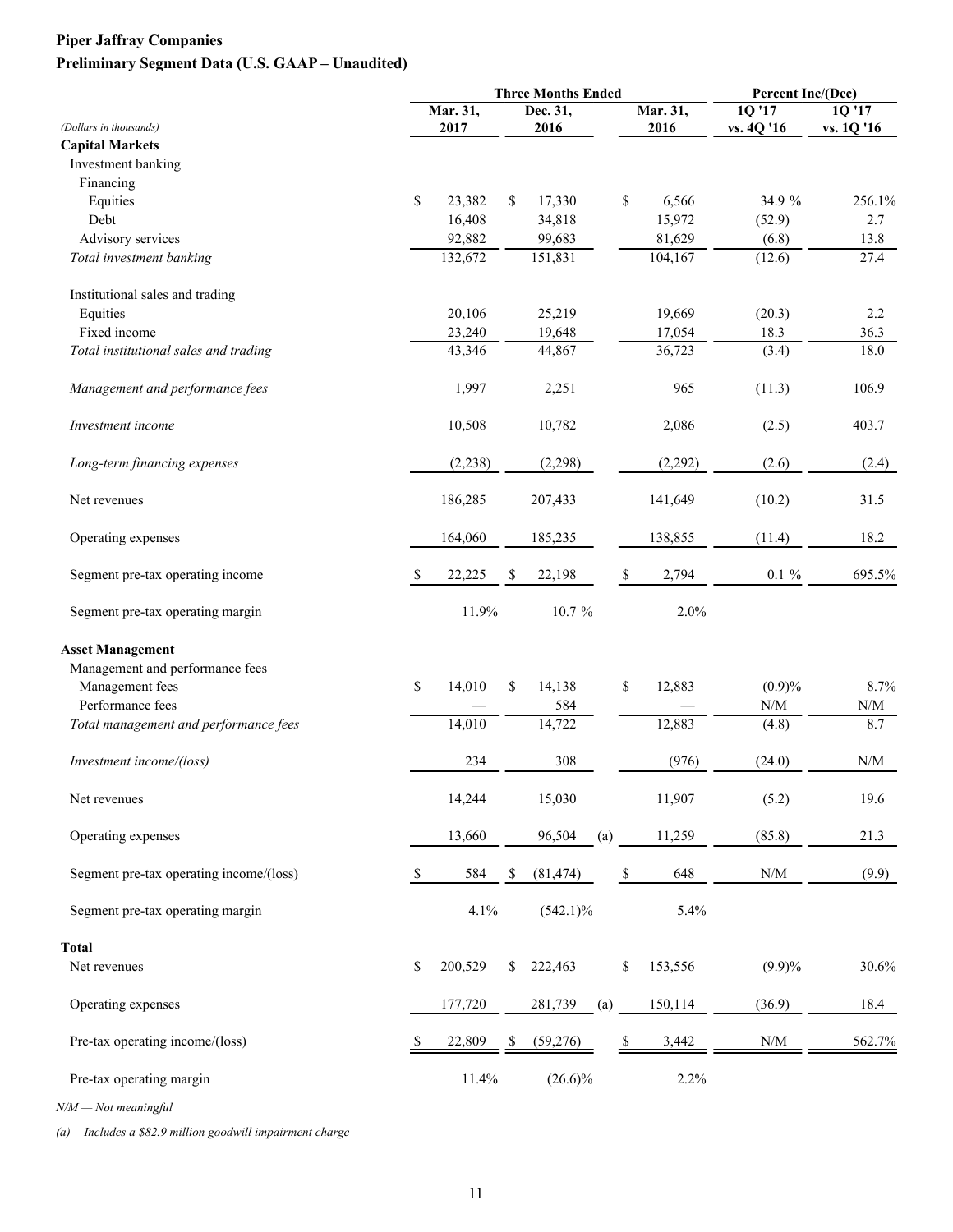#### **Piper Jaffray Companies**

#### **Preliminary Selected Summary Financial Information (Non-GAAP – Unaudited) (1)**

|               |          |                |                   |                                                                                                       | Percent Inc/(Dec)     |                                                                                                                   |
|---------------|----------|----------------|-------------------|-------------------------------------------------------------------------------------------------------|-----------------------|-------------------------------------------------------------------------------------------------------------------|
|               |          |                |                   |                                                                                                       | 10'17                 | 10'17                                                                                                             |
| 2017          |          | 2016           |                   | 2016                                                                                                  | vs. 4Q '16            | vs. 1Q '16                                                                                                        |
|               |          |                |                   |                                                                                                       |                       |                                                                                                                   |
| \$<br>132,250 | \$       | 152,306        | \$                | 103,938                                                                                               | $(13.2)\%$            | 27.2 %                                                                                                            |
| 39,136        |          | 39,333         |                   | 32,336                                                                                                | (0.5)                 | 21.0                                                                                                              |
| 16,007        |          | 16,973         |                   | 13,848                                                                                                | (5.7)                 | 15.6                                                                                                              |
| 7,719         |          | 8,431          |                   | 8,362                                                                                                 | (8.4)                 | (7.7)                                                                                                             |
| 6,478         |          | 5,821          |                   | (412)                                                                                                 | 11.3                  | $\ensuremath{\text{N}}/\ensuremath{\text{M}}$                                                                     |
| 201,590       |          | 222,864        |                   | 158,072                                                                                               | (9.5)                 | 27.5                                                                                                              |
| 4,958         |          | 4,981          |                   | 5,865                                                                                                 | (0.5)                 | (15.5)                                                                                                            |
| 196,632       |          | 217,883        | S                 | 152,207                                                                                               | $(9.8)\%$             | 29.2 %                                                                                                            |
|               |          |                |                   |                                                                                                       |                       |                                                                                                                   |
| 126,477       |          | 139,145        |                   | 101,130                                                                                               | $(9.1)\%$             | 25.1 %                                                                                                            |
|               |          |                |                   | 66.4%                                                                                                 |                       |                                                                                                                   |
| 38,466        |          | 38,207         |                   | 35,009                                                                                                | $0.7 \%$              | 9.9%                                                                                                              |
|               |          |                |                   | 23.0%                                                                                                 |                       |                                                                                                                   |
|               |          |                |                   |                                                                                                       |                       |                                                                                                                   |
|               |          |                |                   |                                                                                                       |                       | $97.2 \%$                                                                                                         |
|               |          |                |                   |                                                                                                       |                       |                                                                                                                   |
| 4,208         |          | 13,412         |                   | 5,459                                                                                                 | (68.6)                | (22.9)                                                                                                            |
|               |          |                |                   | 10,609                                                                                                |                       | 159.0 %                                                                                                           |
|               |          |                |                   |                                                                                                       |                       |                                                                                                                   |
| 22,815        | S.       | 21,969         |                   | 9,247                                                                                                 | 3.9%                  | 146.7 %                                                                                                           |
|               |          |                |                   | 0.70                                                                                                  | $1.1 \%$              | 152.9 %                                                                                                           |
| 12,922        |          |                |                   |                                                                                                       |                       | $(1.9)\%$                                                                                                         |
|               | Mar. 31, | 64.3%<br>19.6% | Dec. 31,<br>1.77S | <b>Three Months Ended</b><br>63.9%<br>17.5%<br>$\frac{27,119}{33.1\%}$ $\frac{\$}{ }$<br>$\mathbb{S}$ | Mar. 31,<br>$1.75$ \$ | $\frac{31,689}{161\%} \frac{\$ 40,531}{186\%} \frac{\$ 16,068}{106\%}$<br>$1.3\%$<br>$3.2 \%$<br>12,519<br>13,172 |

*N/M — Not meaningful*

*This presentation includes non-GAAP measures. The non-GAAP measures are not meant to be considered in isolation or as a substitute for the corresponding U.S. GAAP measures, and should be read only in conjunction with our consolidated financial statements prepared in accordance with U.S. GAAP. For a detailed explanation of the adjustments made to the corresponding U.S. GAAP measures, see "Reconciliation of U.S. GAAP to Selected Summary Financial Information."*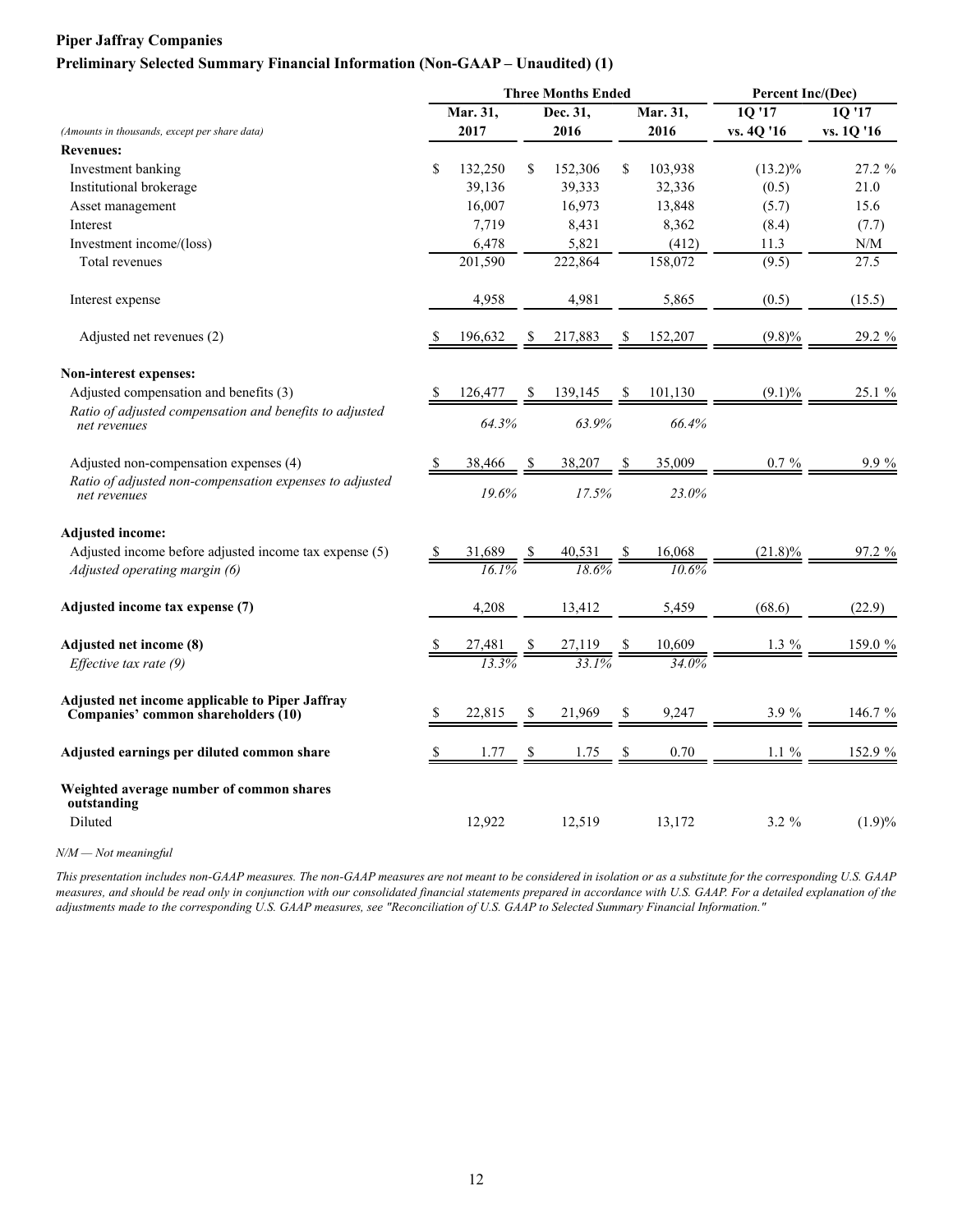## **Piper Jaffray Companies**

## **Preliminary Adjusted Segment Data (Non-GAAP – Unaudited)**

|                                               |              | <b>Three Months Ended</b> | Percent Inc/(Dec) |              |          |            |            |
|-----------------------------------------------|--------------|---------------------------|-------------------|--------------|----------|------------|------------|
|                                               | Mar. 31,     |                           | Dec. 31,          |              | Mar. 31, | 1Q '17     | 1Q '17     |
| (Dollars in thousands)                        | 2017         |                           | 2016              |              | 2016     | vs. 4Q '16 | vs. 1Q '16 |
| <b>Capital Markets</b>                        |              |                           |                   |              |          |            |            |
| Investment banking                            |              |                           |                   |              |          |            |            |
| Financing                                     |              |                           |                   |              |          |            |            |
| Equities                                      | \$<br>23,382 | \$                        | 17,330            | $\mathbb{S}$ | 6,566    | 34.9 %     | 256.1 %    |
| Debt                                          | 16,408       |                           | 34,818            |              | 15,972   | (52.9)     | 2.7        |
| Advisory services                             | 92,882       |                           | 99,683            |              | 81,629   | (6.8)      | 13.8       |
| Total investment banking                      | 132,672      |                           | 151,831           |              | 104,167  | (12.6)     | 27.4       |
| Institutional sales and trading               |              |                           |                   |              |          |            |            |
| Equities                                      | 20,106       |                           | 25,219            |              | 19,669   | (20.3)     | 2.2        |
| Fixed income                                  | 23,240       |                           | 19,830            |              | 17,054   | 17.2       | 36.3       |
| Total institutional sales and trading         | 43,346       |                           | 45,049            |              | 36,723   | (3.8)      | 18.0       |
| Management and performance fees               | 1,997        |                           | 2,251             |              | 965      | (11.3)     | 106.9      |
| Investment income                             | 6,611        |                           | 6,020             |              | 737      | 9.8        | 797.0      |
| Long-term financing expenses                  | (2,238)      |                           | (2,298)           |              | (2,292)  | (2.6)      | (2.4)      |
| Adjusted net revenues (2)                     | 182,388      |                           | 202,853           |              | 140,300  | (10.1)     | 30.0       |
| Adjusted operating expenses (12)              | 152,561      |                           | 165,214           |              | 126,276  | (7.7)      | 20.8       |
| Adjusted segment pre-tax operating income (5) | \$<br>29,827 | S                         | 37,639            | \$           | 14,024   | $(20.8)\%$ | 112.7 %    |
| Adjusted segment pre-tax operating margin (6) | 16.4%        |                           | 18.6%             |              | 10.0%    |            |            |

*Continued on next page*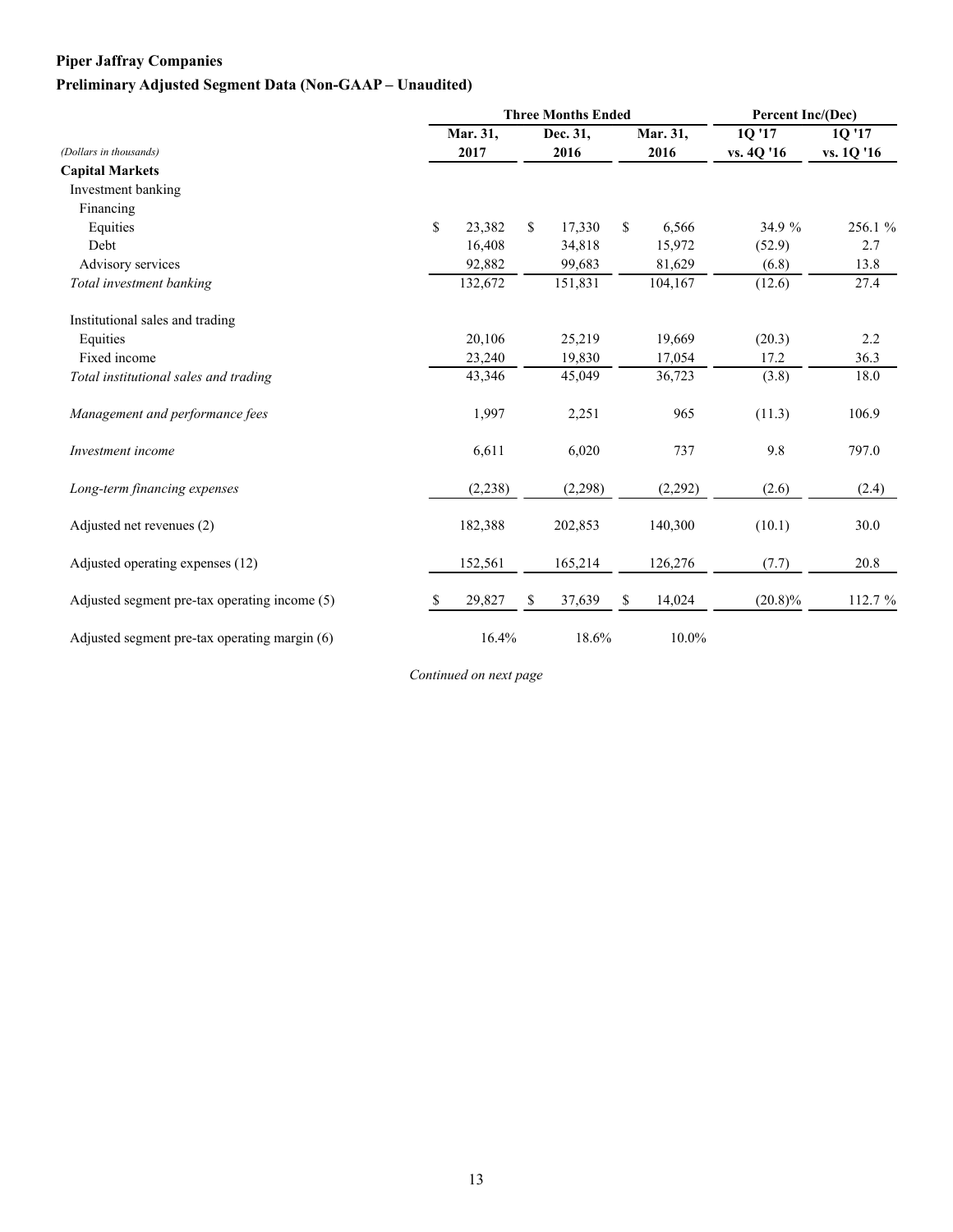|                                                                                     |    | <b>Three Months Ended</b> |    |          | Percent Inc/(Dec) |          |                   |                                               |
|-------------------------------------------------------------------------------------|----|---------------------------|----|----------|-------------------|----------|-------------------|-----------------------------------------------|
|                                                                                     |    | Mar. 31,                  |    | Dec. 31, |                   | Mar. 31, | 10 <sup>'17</sup> | 1Q '17                                        |
| (Dollars in thousands)                                                              |    | 2017                      |    | 2016     |                   | 2016     | vs. 4Q '16        | vs. 1Q '16                                    |
| <b>Asset Management</b>                                                             |    |                           |    |          |                   |          |                   |                                               |
| Management and performance fees                                                     |    |                           |    |          |                   |          |                   |                                               |
| Management fees                                                                     | \$ | 14,010                    | \$ | 14,138   | \$                | 12,883   | (0.9)%            | 8.7 %                                         |
| Performance fees                                                                    |    |                           |    | 584      |                   |          | N/M               | N/M                                           |
| Total management and performance fees                                               |    | 14,010                    |    | 14,722   |                   | 12,883   | (4.8)             | 8.7                                           |
| Investment income/(loss)                                                            |    | 234                       |    | 308      |                   | (976)    | (24.0)            | $\ensuremath{\text{N}}/\ensuremath{\text{M}}$ |
| Net revenues                                                                        |    | 14,244                    |    | 15,030   |                   | 11,907   | (5.2)             | 19.6                                          |
| Adjusted operating expenses (13)                                                    |    | 12,382                    |    | 12,138   |                   | 9,863    | $2.0\,$           | 25.5                                          |
| Adjusted segment pre-tax operating income (13)                                      | S. | 1,862                     | \$ | 2,892    | \$                | 2,044    | $(35.6)\%$        | $(8.9)\%$                                     |
| Adjusted segment pre-tax operating margin (6)                                       |    | 13.1%                     |    | 19.2%    |                   | 17.2%    |                   |                                               |
| Adjusted segment pre-tax operating margin excluding<br>investment income/(loss) $*$ |    | 11.6%                     |    | 17.6%    |                   | 23.4%    |                   |                                               |
| <b>Total</b>                                                                        |    |                           |    |          |                   |          |                   |                                               |
| Adjusted net revenues (2)                                                           | \$ | 196,632                   | \$ | 217,883  | \$                | 152,207  | $(9.8)\%$         | 29.2 %                                        |
| Adjusted operating expenses (12)                                                    |    | 164,943                   |    | 177,352  |                   | 136,139  | (7.0)             | 21.2                                          |
| Adjusted pre-tax operating income (5)                                               | S  | 31,689                    |    | 40,531   | S                 | 16,068   | $(21.8)\%$        | 97.2 %                                        |
| Adjusted pre-tax operating margin (6)                                               |    | 16.1%                     |    | 18.6%    |                   | 10.6%    |                   |                                               |

*N/M — Not meaningful*

*This presentation includes non-GAAP measures. The non-GAAP measures are not meant to be considered in isolation or as a substitute for the corresponding U.S. GAAP measures, and should be read only in conjunction with our consolidated financial statements prepared in accordance with U.S. GAAP. For a detailed explanation of the adjustments made to the corresponding U.S. GAAP measures, see "Reconciliation of U.S. GAAP to Selected Summary Financial Information."*

*\* Management believes that presenting adjusted segment pre-tax operating margin excluding investment income/(loss), a non-GAAP measure, provides the most meaningful basis for comparison of the operating results for the Asset Management segment across periods.*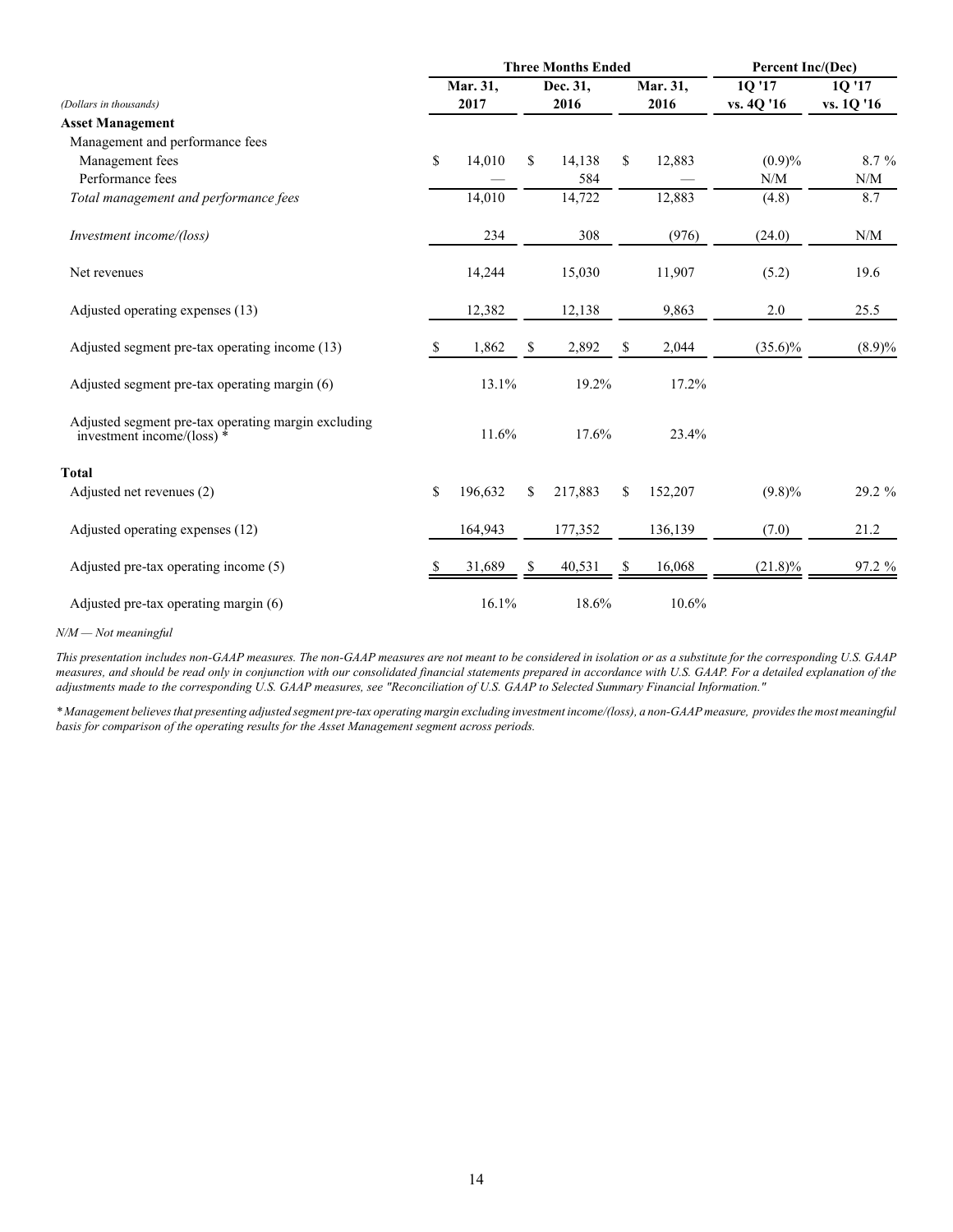## **Piper Jaffray Companies Reconciliation of U.S. GAAP to Selected Summary Financial Information (1) (Unaudited)**

| Mar. 31,<br>Mar. 31,<br>Dec. 31,<br>(Amounts in thousands, except per share data)<br>2017<br>2016<br>2016<br><b>Consolidated</b><br>Net revenues:<br>\$<br>Net revenues – U.S. GAAP basis<br>200,529<br>222,463<br>\$<br>153,556<br>S<br>Adjustments:<br>Revenue related to noncontrolling interests (11)<br>(3,897)<br>(4,580)<br>(1, 349)<br>\$<br>\$<br>152,207<br>Adjusted net revenues<br>196,632<br>217,883<br>\$<br><b>Compensation and benefits:</b><br>Compensation and benefits - U.S. GAAP basis<br>\$<br>\$<br>134,378<br>\$<br>153,842<br>104,436<br>Adjustments:<br>Compensation from acquisition-related agreements<br>(7,901)<br>(14, 697)<br>(3,306)<br>\$<br>\$<br>Adjusted compensation and benefits<br>\$<br>126,477<br>139,145<br>101,130<br>Non-compensation expenses:<br>Non-compensation expenses - U.S. GAAP basis<br>\$<br>\$<br>127,897<br>\$<br>43,342<br>45,678<br>Adjustments:<br>Non-compensation expenses related to noncontrolling interests (11)<br>(968)<br>(976)<br>(600)<br>Restructuring and integration costs<br>(6,773)<br>Goodwill impairment<br>(82,900)<br>Amortization of intangible assets related to acquisitions<br>(3,296)<br>(3,822)<br>(5,814)<br>Non-compensation expenses from acquisition-related agreements<br>(86)<br>Adjusted non-compensation expenses<br>\$<br>38,207<br>\$<br>38,466<br>\$<br>35,009<br>Income/(loss) before income tax expense/(benefit):<br>Income/(loss) before income tax expense/(benefit) – U.S. GAAP basis<br>\$<br>22,809<br>\$<br>(59,276)<br>\$<br>3,442<br>Adjustments:<br>Revenue related to noncontrolling interests (11)<br>(3,897)<br>(4,580)<br>(1, 349)<br>Expenses related to noncontrolling interests (11)<br>976<br>968<br>600<br>Compensation from acquisition-related agreements<br>7,901<br>14,697<br>3,306<br>Restructuring and integration costs<br>6,773<br>Goodwill impairment<br>82,900<br>Amortization of intangible assets related to acquisitions<br>3,822<br>5,814<br>3,296<br>Non-compensation expenses from acquisition-related agreements<br>86<br>Adjusted income before adjusted income tax expense<br>40,531<br>\$<br>31,689<br>\$<br>16,068<br>Income tax expense/(benefit):<br>Income tax expense/(benefit) - U.S. GAAP basis<br>\$<br>(395)<br>(25,895)<br>\$<br>256<br>S<br>Tax effect of adjustments:<br>Compensation from acquisition-related agreements<br>3,095<br>5,064<br>1,286<br>Restructuring and integration costs<br>2,635<br>Goodwill impairment<br>31,999<br>Amortization of intangible assets related to acquisitions<br>1,282<br>1,475<br>2,244<br>Non-compensation expenses from acquisition related agreements<br>33<br>Adjusted income tax expense<br>4,208<br>\$<br>5,459<br>\$<br>\$<br>13,412 | <b>Three Months Ended</b> |  |  |  |  |  |  |
|-----------------------------------------------------------------------------------------------------------------------------------------------------------------------------------------------------------------------------------------------------------------------------------------------------------------------------------------------------------------------------------------------------------------------------------------------------------------------------------------------------------------------------------------------------------------------------------------------------------------------------------------------------------------------------------------------------------------------------------------------------------------------------------------------------------------------------------------------------------------------------------------------------------------------------------------------------------------------------------------------------------------------------------------------------------------------------------------------------------------------------------------------------------------------------------------------------------------------------------------------------------------------------------------------------------------------------------------------------------------------------------------------------------------------------------------------------------------------------------------------------------------------------------------------------------------------------------------------------------------------------------------------------------------------------------------------------------------------------------------------------------------------------------------------------------------------------------------------------------------------------------------------------------------------------------------------------------------------------------------------------------------------------------------------------------------------------------------------------------------------------------------------------------------------------------------------------------------------------------------------------------------------------------------------------------------------------------------------------------------------------------------------------------------------------------------------------------------------------------------------------------------------------------------------------------------------------------------------------------------------------------------------------------------------------------------------------------------------------------------|---------------------------|--|--|--|--|--|--|
|                                                                                                                                                                                                                                                                                                                                                                                                                                                                                                                                                                                                                                                                                                                                                                                                                                                                                                                                                                                                                                                                                                                                                                                                                                                                                                                                                                                                                                                                                                                                                                                                                                                                                                                                                                                                                                                                                                                                                                                                                                                                                                                                                                                                                                                                                                                                                                                                                                                                                                                                                                                                                                                                                                                                         |                           |  |  |  |  |  |  |
|                                                                                                                                                                                                                                                                                                                                                                                                                                                                                                                                                                                                                                                                                                                                                                                                                                                                                                                                                                                                                                                                                                                                                                                                                                                                                                                                                                                                                                                                                                                                                                                                                                                                                                                                                                                                                                                                                                                                                                                                                                                                                                                                                                                                                                                                                                                                                                                                                                                                                                                                                                                                                                                                                                                                         |                           |  |  |  |  |  |  |
|                                                                                                                                                                                                                                                                                                                                                                                                                                                                                                                                                                                                                                                                                                                                                                                                                                                                                                                                                                                                                                                                                                                                                                                                                                                                                                                                                                                                                                                                                                                                                                                                                                                                                                                                                                                                                                                                                                                                                                                                                                                                                                                                                                                                                                                                                                                                                                                                                                                                                                                                                                                                                                                                                                                                         |                           |  |  |  |  |  |  |
|                                                                                                                                                                                                                                                                                                                                                                                                                                                                                                                                                                                                                                                                                                                                                                                                                                                                                                                                                                                                                                                                                                                                                                                                                                                                                                                                                                                                                                                                                                                                                                                                                                                                                                                                                                                                                                                                                                                                                                                                                                                                                                                                                                                                                                                                                                                                                                                                                                                                                                                                                                                                                                                                                                                                         |                           |  |  |  |  |  |  |
|                                                                                                                                                                                                                                                                                                                                                                                                                                                                                                                                                                                                                                                                                                                                                                                                                                                                                                                                                                                                                                                                                                                                                                                                                                                                                                                                                                                                                                                                                                                                                                                                                                                                                                                                                                                                                                                                                                                                                                                                                                                                                                                                                                                                                                                                                                                                                                                                                                                                                                                                                                                                                                                                                                                                         |                           |  |  |  |  |  |  |
|                                                                                                                                                                                                                                                                                                                                                                                                                                                                                                                                                                                                                                                                                                                                                                                                                                                                                                                                                                                                                                                                                                                                                                                                                                                                                                                                                                                                                                                                                                                                                                                                                                                                                                                                                                                                                                                                                                                                                                                                                                                                                                                                                                                                                                                                                                                                                                                                                                                                                                                                                                                                                                                                                                                                         |                           |  |  |  |  |  |  |
|                                                                                                                                                                                                                                                                                                                                                                                                                                                                                                                                                                                                                                                                                                                                                                                                                                                                                                                                                                                                                                                                                                                                                                                                                                                                                                                                                                                                                                                                                                                                                                                                                                                                                                                                                                                                                                                                                                                                                                                                                                                                                                                                                                                                                                                                                                                                                                                                                                                                                                                                                                                                                                                                                                                                         |                           |  |  |  |  |  |  |
|                                                                                                                                                                                                                                                                                                                                                                                                                                                                                                                                                                                                                                                                                                                                                                                                                                                                                                                                                                                                                                                                                                                                                                                                                                                                                                                                                                                                                                                                                                                                                                                                                                                                                                                                                                                                                                                                                                                                                                                                                                                                                                                                                                                                                                                                                                                                                                                                                                                                                                                                                                                                                                                                                                                                         |                           |  |  |  |  |  |  |
|                                                                                                                                                                                                                                                                                                                                                                                                                                                                                                                                                                                                                                                                                                                                                                                                                                                                                                                                                                                                                                                                                                                                                                                                                                                                                                                                                                                                                                                                                                                                                                                                                                                                                                                                                                                                                                                                                                                                                                                                                                                                                                                                                                                                                                                                                                                                                                                                                                                                                                                                                                                                                                                                                                                                         |                           |  |  |  |  |  |  |
|                                                                                                                                                                                                                                                                                                                                                                                                                                                                                                                                                                                                                                                                                                                                                                                                                                                                                                                                                                                                                                                                                                                                                                                                                                                                                                                                                                                                                                                                                                                                                                                                                                                                                                                                                                                                                                                                                                                                                                                                                                                                                                                                                                                                                                                                                                                                                                                                                                                                                                                                                                                                                                                                                                                                         |                           |  |  |  |  |  |  |
|                                                                                                                                                                                                                                                                                                                                                                                                                                                                                                                                                                                                                                                                                                                                                                                                                                                                                                                                                                                                                                                                                                                                                                                                                                                                                                                                                                                                                                                                                                                                                                                                                                                                                                                                                                                                                                                                                                                                                                                                                                                                                                                                                                                                                                                                                                                                                                                                                                                                                                                                                                                                                                                                                                                                         |                           |  |  |  |  |  |  |
|                                                                                                                                                                                                                                                                                                                                                                                                                                                                                                                                                                                                                                                                                                                                                                                                                                                                                                                                                                                                                                                                                                                                                                                                                                                                                                                                                                                                                                                                                                                                                                                                                                                                                                                                                                                                                                                                                                                                                                                                                                                                                                                                                                                                                                                                                                                                                                                                                                                                                                                                                                                                                                                                                                                                         |                           |  |  |  |  |  |  |
|                                                                                                                                                                                                                                                                                                                                                                                                                                                                                                                                                                                                                                                                                                                                                                                                                                                                                                                                                                                                                                                                                                                                                                                                                                                                                                                                                                                                                                                                                                                                                                                                                                                                                                                                                                                                                                                                                                                                                                                                                                                                                                                                                                                                                                                                                                                                                                                                                                                                                                                                                                                                                                                                                                                                         |                           |  |  |  |  |  |  |
|                                                                                                                                                                                                                                                                                                                                                                                                                                                                                                                                                                                                                                                                                                                                                                                                                                                                                                                                                                                                                                                                                                                                                                                                                                                                                                                                                                                                                                                                                                                                                                                                                                                                                                                                                                                                                                                                                                                                                                                                                                                                                                                                                                                                                                                                                                                                                                                                                                                                                                                                                                                                                                                                                                                                         |                           |  |  |  |  |  |  |
|                                                                                                                                                                                                                                                                                                                                                                                                                                                                                                                                                                                                                                                                                                                                                                                                                                                                                                                                                                                                                                                                                                                                                                                                                                                                                                                                                                                                                                                                                                                                                                                                                                                                                                                                                                                                                                                                                                                                                                                                                                                                                                                                                                                                                                                                                                                                                                                                                                                                                                                                                                                                                                                                                                                                         |                           |  |  |  |  |  |  |
|                                                                                                                                                                                                                                                                                                                                                                                                                                                                                                                                                                                                                                                                                                                                                                                                                                                                                                                                                                                                                                                                                                                                                                                                                                                                                                                                                                                                                                                                                                                                                                                                                                                                                                                                                                                                                                                                                                                                                                                                                                                                                                                                                                                                                                                                                                                                                                                                                                                                                                                                                                                                                                                                                                                                         |                           |  |  |  |  |  |  |
|                                                                                                                                                                                                                                                                                                                                                                                                                                                                                                                                                                                                                                                                                                                                                                                                                                                                                                                                                                                                                                                                                                                                                                                                                                                                                                                                                                                                                                                                                                                                                                                                                                                                                                                                                                                                                                                                                                                                                                                                                                                                                                                                                                                                                                                                                                                                                                                                                                                                                                                                                                                                                                                                                                                                         |                           |  |  |  |  |  |  |
|                                                                                                                                                                                                                                                                                                                                                                                                                                                                                                                                                                                                                                                                                                                                                                                                                                                                                                                                                                                                                                                                                                                                                                                                                                                                                                                                                                                                                                                                                                                                                                                                                                                                                                                                                                                                                                                                                                                                                                                                                                                                                                                                                                                                                                                                                                                                                                                                                                                                                                                                                                                                                                                                                                                                         |                           |  |  |  |  |  |  |
|                                                                                                                                                                                                                                                                                                                                                                                                                                                                                                                                                                                                                                                                                                                                                                                                                                                                                                                                                                                                                                                                                                                                                                                                                                                                                                                                                                                                                                                                                                                                                                                                                                                                                                                                                                                                                                                                                                                                                                                                                                                                                                                                                                                                                                                                                                                                                                                                                                                                                                                                                                                                                                                                                                                                         |                           |  |  |  |  |  |  |
|                                                                                                                                                                                                                                                                                                                                                                                                                                                                                                                                                                                                                                                                                                                                                                                                                                                                                                                                                                                                                                                                                                                                                                                                                                                                                                                                                                                                                                                                                                                                                                                                                                                                                                                                                                                                                                                                                                                                                                                                                                                                                                                                                                                                                                                                                                                                                                                                                                                                                                                                                                                                                                                                                                                                         |                           |  |  |  |  |  |  |
|                                                                                                                                                                                                                                                                                                                                                                                                                                                                                                                                                                                                                                                                                                                                                                                                                                                                                                                                                                                                                                                                                                                                                                                                                                                                                                                                                                                                                                                                                                                                                                                                                                                                                                                                                                                                                                                                                                                                                                                                                                                                                                                                                                                                                                                                                                                                                                                                                                                                                                                                                                                                                                                                                                                                         |                           |  |  |  |  |  |  |
|                                                                                                                                                                                                                                                                                                                                                                                                                                                                                                                                                                                                                                                                                                                                                                                                                                                                                                                                                                                                                                                                                                                                                                                                                                                                                                                                                                                                                                                                                                                                                                                                                                                                                                                                                                                                                                                                                                                                                                                                                                                                                                                                                                                                                                                                                                                                                                                                                                                                                                                                                                                                                                                                                                                                         |                           |  |  |  |  |  |  |
|                                                                                                                                                                                                                                                                                                                                                                                                                                                                                                                                                                                                                                                                                                                                                                                                                                                                                                                                                                                                                                                                                                                                                                                                                                                                                                                                                                                                                                                                                                                                                                                                                                                                                                                                                                                                                                                                                                                                                                                                                                                                                                                                                                                                                                                                                                                                                                                                                                                                                                                                                                                                                                                                                                                                         |                           |  |  |  |  |  |  |
|                                                                                                                                                                                                                                                                                                                                                                                                                                                                                                                                                                                                                                                                                                                                                                                                                                                                                                                                                                                                                                                                                                                                                                                                                                                                                                                                                                                                                                                                                                                                                                                                                                                                                                                                                                                                                                                                                                                                                                                                                                                                                                                                                                                                                                                                                                                                                                                                                                                                                                                                                                                                                                                                                                                                         |                           |  |  |  |  |  |  |
|                                                                                                                                                                                                                                                                                                                                                                                                                                                                                                                                                                                                                                                                                                                                                                                                                                                                                                                                                                                                                                                                                                                                                                                                                                                                                                                                                                                                                                                                                                                                                                                                                                                                                                                                                                                                                                                                                                                                                                                                                                                                                                                                                                                                                                                                                                                                                                                                                                                                                                                                                                                                                                                                                                                                         |                           |  |  |  |  |  |  |
|                                                                                                                                                                                                                                                                                                                                                                                                                                                                                                                                                                                                                                                                                                                                                                                                                                                                                                                                                                                                                                                                                                                                                                                                                                                                                                                                                                                                                                                                                                                                                                                                                                                                                                                                                                                                                                                                                                                                                                                                                                                                                                                                                                                                                                                                                                                                                                                                                                                                                                                                                                                                                                                                                                                                         |                           |  |  |  |  |  |  |
|                                                                                                                                                                                                                                                                                                                                                                                                                                                                                                                                                                                                                                                                                                                                                                                                                                                                                                                                                                                                                                                                                                                                                                                                                                                                                                                                                                                                                                                                                                                                                                                                                                                                                                                                                                                                                                                                                                                                                                                                                                                                                                                                                                                                                                                                                                                                                                                                                                                                                                                                                                                                                                                                                                                                         |                           |  |  |  |  |  |  |
|                                                                                                                                                                                                                                                                                                                                                                                                                                                                                                                                                                                                                                                                                                                                                                                                                                                                                                                                                                                                                                                                                                                                                                                                                                                                                                                                                                                                                                                                                                                                                                                                                                                                                                                                                                                                                                                                                                                                                                                                                                                                                                                                                                                                                                                                                                                                                                                                                                                                                                                                                                                                                                                                                                                                         |                           |  |  |  |  |  |  |
|                                                                                                                                                                                                                                                                                                                                                                                                                                                                                                                                                                                                                                                                                                                                                                                                                                                                                                                                                                                                                                                                                                                                                                                                                                                                                                                                                                                                                                                                                                                                                                                                                                                                                                                                                                                                                                                                                                                                                                                                                                                                                                                                                                                                                                                                                                                                                                                                                                                                                                                                                                                                                                                                                                                                         |                           |  |  |  |  |  |  |
|                                                                                                                                                                                                                                                                                                                                                                                                                                                                                                                                                                                                                                                                                                                                                                                                                                                                                                                                                                                                                                                                                                                                                                                                                                                                                                                                                                                                                                                                                                                                                                                                                                                                                                                                                                                                                                                                                                                                                                                                                                                                                                                                                                                                                                                                                                                                                                                                                                                                                                                                                                                                                                                                                                                                         |                           |  |  |  |  |  |  |
|                                                                                                                                                                                                                                                                                                                                                                                                                                                                                                                                                                                                                                                                                                                                                                                                                                                                                                                                                                                                                                                                                                                                                                                                                                                                                                                                                                                                                                                                                                                                                                                                                                                                                                                                                                                                                                                                                                                                                                                                                                                                                                                                                                                                                                                                                                                                                                                                                                                                                                                                                                                                                                                                                                                                         |                           |  |  |  |  |  |  |
|                                                                                                                                                                                                                                                                                                                                                                                                                                                                                                                                                                                                                                                                                                                                                                                                                                                                                                                                                                                                                                                                                                                                                                                                                                                                                                                                                                                                                                                                                                                                                                                                                                                                                                                                                                                                                                                                                                                                                                                                                                                                                                                                                                                                                                                                                                                                                                                                                                                                                                                                                                                                                                                                                                                                         |                           |  |  |  |  |  |  |
|                                                                                                                                                                                                                                                                                                                                                                                                                                                                                                                                                                                                                                                                                                                                                                                                                                                                                                                                                                                                                                                                                                                                                                                                                                                                                                                                                                                                                                                                                                                                                                                                                                                                                                                                                                                                                                                                                                                                                                                                                                                                                                                                                                                                                                                                                                                                                                                                                                                                                                                                                                                                                                                                                                                                         |                           |  |  |  |  |  |  |
|                                                                                                                                                                                                                                                                                                                                                                                                                                                                                                                                                                                                                                                                                                                                                                                                                                                                                                                                                                                                                                                                                                                                                                                                                                                                                                                                                                                                                                                                                                                                                                                                                                                                                                                                                                                                                                                                                                                                                                                                                                                                                                                                                                                                                                                                                                                                                                                                                                                                                                                                                                                                                                                                                                                                         |                           |  |  |  |  |  |  |
|                                                                                                                                                                                                                                                                                                                                                                                                                                                                                                                                                                                                                                                                                                                                                                                                                                                                                                                                                                                                                                                                                                                                                                                                                                                                                                                                                                                                                                                                                                                                                                                                                                                                                                                                                                                                                                                                                                                                                                                                                                                                                                                                                                                                                                                                                                                                                                                                                                                                                                                                                                                                                                                                                                                                         |                           |  |  |  |  |  |  |
|                                                                                                                                                                                                                                                                                                                                                                                                                                                                                                                                                                                                                                                                                                                                                                                                                                                                                                                                                                                                                                                                                                                                                                                                                                                                                                                                                                                                                                                                                                                                                                                                                                                                                                                                                                                                                                                                                                                                                                                                                                                                                                                                                                                                                                                                                                                                                                                                                                                                                                                                                                                                                                                                                                                                         |                           |  |  |  |  |  |  |
|                                                                                                                                                                                                                                                                                                                                                                                                                                                                                                                                                                                                                                                                                                                                                                                                                                                                                                                                                                                                                                                                                                                                                                                                                                                                                                                                                                                                                                                                                                                                                                                                                                                                                                                                                                                                                                                                                                                                                                                                                                                                                                                                                                                                                                                                                                                                                                                                                                                                                                                                                                                                                                                                                                                                         |                           |  |  |  |  |  |  |
|                                                                                                                                                                                                                                                                                                                                                                                                                                                                                                                                                                                                                                                                                                                                                                                                                                                                                                                                                                                                                                                                                                                                                                                                                                                                                                                                                                                                                                                                                                                                                                                                                                                                                                                                                                                                                                                                                                                                                                                                                                                                                                                                                                                                                                                                                                                                                                                                                                                                                                                                                                                                                                                                                                                                         |                           |  |  |  |  |  |  |
|                                                                                                                                                                                                                                                                                                                                                                                                                                                                                                                                                                                                                                                                                                                                                                                                                                                                                                                                                                                                                                                                                                                                                                                                                                                                                                                                                                                                                                                                                                                                                                                                                                                                                                                                                                                                                                                                                                                                                                                                                                                                                                                                                                                                                                                                                                                                                                                                                                                                                                                                                                                                                                                                                                                                         |                           |  |  |  |  |  |  |
|                                                                                                                                                                                                                                                                                                                                                                                                                                                                                                                                                                                                                                                                                                                                                                                                                                                                                                                                                                                                                                                                                                                                                                                                                                                                                                                                                                                                                                                                                                                                                                                                                                                                                                                                                                                                                                                                                                                                                                                                                                                                                                                                                                                                                                                                                                                                                                                                                                                                                                                                                                                                                                                                                                                                         |                           |  |  |  |  |  |  |
|                                                                                                                                                                                                                                                                                                                                                                                                                                                                                                                                                                                                                                                                                                                                                                                                                                                                                                                                                                                                                                                                                                                                                                                                                                                                                                                                                                                                                                                                                                                                                                                                                                                                                                                                                                                                                                                                                                                                                                                                                                                                                                                                                                                                                                                                                                                                                                                                                                                                                                                                                                                                                                                                                                                                         |                           |  |  |  |  |  |  |
|                                                                                                                                                                                                                                                                                                                                                                                                                                                                                                                                                                                                                                                                                                                                                                                                                                                                                                                                                                                                                                                                                                                                                                                                                                                                                                                                                                                                                                                                                                                                                                                                                                                                                                                                                                                                                                                                                                                                                                                                                                                                                                                                                                                                                                                                                                                                                                                                                                                                                                                                                                                                                                                                                                                                         |                           |  |  |  |  |  |  |

*Continued on next page*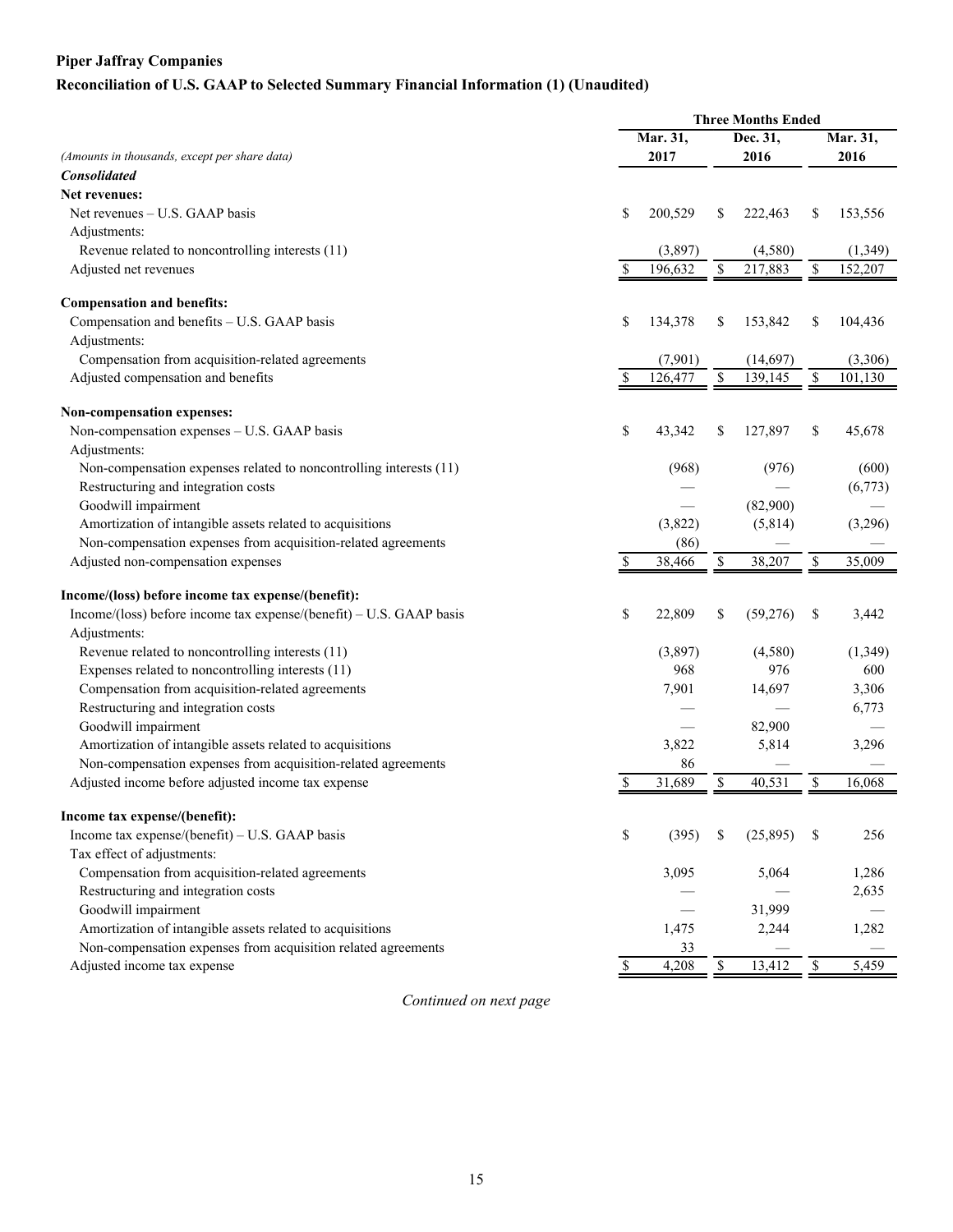|                                                                                                   | <b>Three Months Ended</b> |          |    |          |                          |          |  |
|---------------------------------------------------------------------------------------------------|---------------------------|----------|----|----------|--------------------------|----------|--|
|                                                                                                   |                           | Mar. 31, |    | Dec. 31, |                          | Mar. 31, |  |
| (Amounts in thousands, except per share data)                                                     |                           | 2017     |    | 2016     |                          | 2016     |  |
| Net income/(loss) applicable to Piper Jaffray Companies:                                          |                           |          |    |          |                          |          |  |
| Net income/(loss) applicable to Piper Jaffray Companies – U.S. GAAP basis                         | \$                        | 20,275   | \$ | (36,985) | \$                       | 2,437    |  |
| Adjustments:                                                                                      |                           |          |    |          |                          |          |  |
| Compensation from acquisition-related agreements                                                  |                           | 4,806    |    | 9,633    |                          | 2,020    |  |
| Restructuring and integration costs                                                               |                           |          |    |          |                          | 4,138    |  |
| Goodwill impairment                                                                               |                           |          |    | 50,901   |                          |          |  |
| Amortization of intangible assets related to acquisitions                                         |                           | 2,347    |    | 3,570    |                          | 2,014    |  |
| Non-compensation expenses from acquisition-related agreements                                     |                           | 53       |    |          |                          |          |  |
| Adjusted net income                                                                               | \$                        | 27,481   | \$ | 27,119   | $\overline{\mathcal{S}}$ | 10,609   |  |
| Net income/(loss) applicable to Piper Jaffray Companies' common shareholders:                     |                           |          |    |          |                          |          |  |
| Net income/(loss) applicable to Piper Jaffray Companies' common stockholders<br>- U.S. GAAP basis | \$                        | 16,828   | \$ | (36,985) | \$                       | 2,124    |  |
| Adjustment for loss allocated to participating shares (10)                                        |                           |          |    | 7,024    |                          |          |  |
|                                                                                                   |                           | 16,828   |    | (29,961) |                          | 2,124    |  |
| Adjustments:                                                                                      |                           |          |    |          |                          |          |  |
| Compensation from acquisition-related agreements                                                  |                           | 3,992    |    | 7,803    |                          | 1,761    |  |
| Restructuring and integration costs                                                               |                           |          |    |          |                          | 3,607    |  |
| Goodwill impairment                                                                               |                           |          |    | 41,235   |                          |          |  |
| Amortization of intangible assets related to acquisitions                                         |                           | 1,950    |    | 2,892    |                          | 1,755    |  |
| Non-compensation expenses from acquisition-related agreements                                     |                           | 45       |    |          |                          |          |  |
| Adjusted net income applicable to Piper Jaffray Companies' common stockholders                    | <sup>\$</sup>             | 22,815   | \$ | 21,969   | $\overline{\mathcal{S}}$ | 9,247    |  |
| Earnings/(loss) per diluted common share:                                                         |                           |          |    |          |                          |          |  |
| Earnings/(loss) per diluted common share - U.S. GAAP basis                                        | \$                        | 1.31     | \$ | (3.00)   | \$                       | 0.16     |  |
| Adjustment for loss allocated to participating shares (10)                                        |                           |          |    | 0.56     |                          |          |  |
|                                                                                                   |                           | 1.31     |    | (2.44)   |                          | 0.16     |  |
| Adjustments:                                                                                      |                           |          |    |          |                          |          |  |
| Compensation from acquisition-related agreements                                                  |                           | 0.31     |    | 0.63     |                          | 0.13     |  |
| Restructuring and integration costs                                                               |                           |          |    |          |                          | 0.27     |  |
| Goodwill impairment                                                                               |                           |          |    | 3.30     |                          |          |  |
| Amortization of intangible assets related to acquisitions                                         |                           | 0.15     |    | 0.24     |                          | 0.13     |  |
| Adjusted earnings per diluted common share                                                        | $\mathbb{S}$              | 1.77     | \$ | 1.75     | $\mathbb{S}$             | 0.70     |  |

*Continued on next page*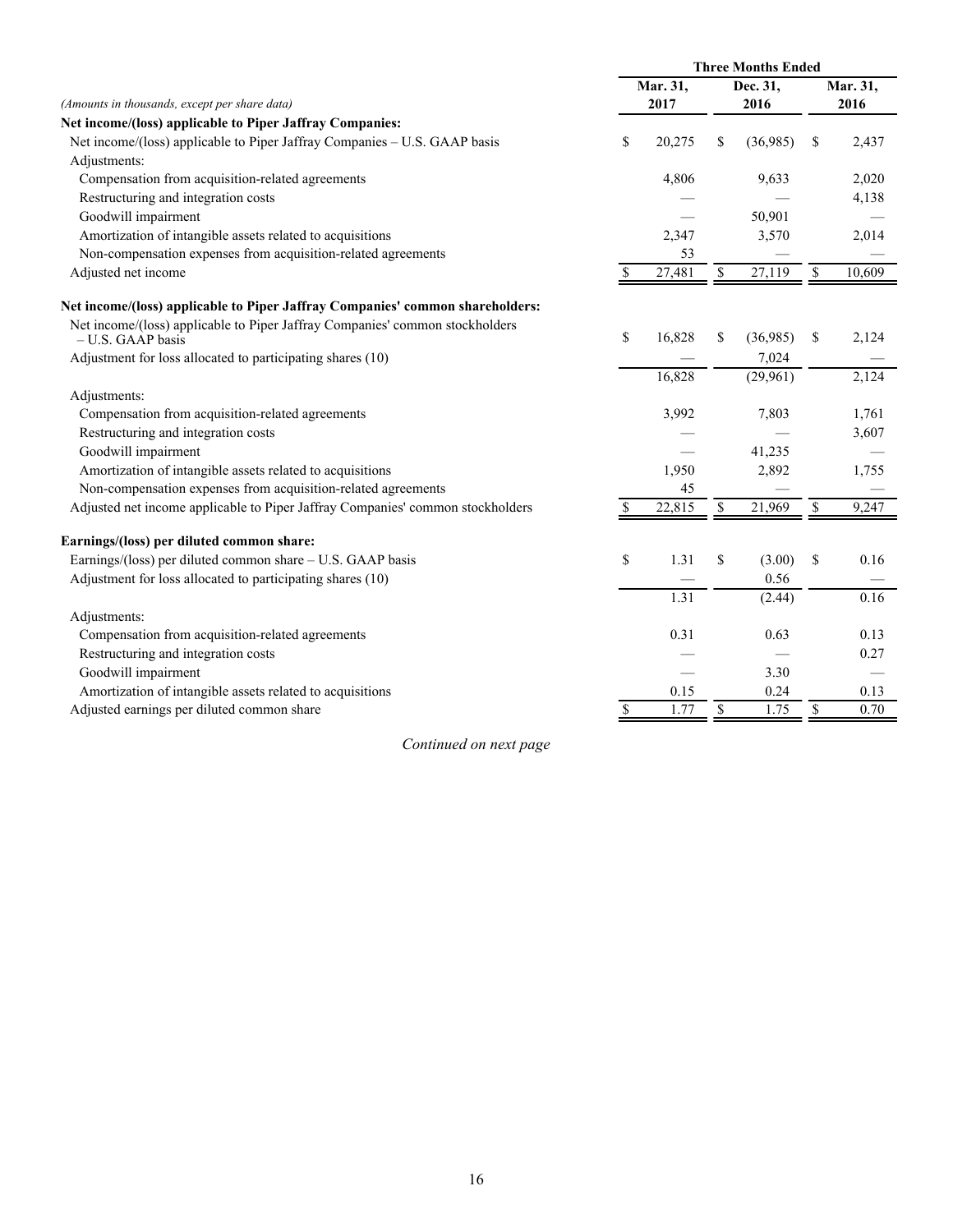|                                                               |               | <b>Three Months Ended</b> |                        |                |                                   |          |
|---------------------------------------------------------------|---------------|---------------------------|------------------------|----------------|-----------------------------------|----------|
|                                                               |               | Mar. 31,                  |                        | Dec. 31,       |                                   | Mar. 31, |
| (Amounts in thousands, except per share data)                 |               | 2017                      | 2016                   |                | 2016                              |          |
| <b>Capital Markets</b>                                        |               |                           |                        |                |                                   |          |
| Net revenues:                                                 |               |                           |                        |                |                                   |          |
| Net revenues – U.S. GAAP basis                                | \$            | 186,285                   | <sup>\$</sup>          | 207,433        | <sup>\$</sup>                     | 141,649  |
| Adjustments:                                                  |               |                           |                        |                |                                   |          |
| Revenue related to noncontrolling interests (11)              |               | (3,897)                   |                        | (4,580)        |                                   | (1, 349) |
| Adjusted net revenues                                         | \$            | 182,388                   | $\mathbf{\mathcal{S}}$ | 202,853        | $\sqrt{\frac{2}{5}}$              | 140,300  |
| <b>Operating expenses:</b>                                    |               |                           |                        |                |                                   |          |
| Operating expenses - U.S. GAAP basis                          | \$            | 164,060                   | <sup>\$</sup>          | 185,235        | -S                                | 138,855  |
| Adjustments:                                                  |               |                           |                        |                |                                   |          |
| Expenses related to noncontrolling interests (11)             |               | (968)                     |                        | (976)          |                                   | (600)    |
| Compensation from acquisition-related agreements              |               | (7,901)                   |                        | (14,697)       |                                   | (3,306)  |
| Restructuring and integration costs                           |               |                           |                        |                |                                   | (6,764)  |
| Amortization of intangible assets related to acquisitions     |               | (2, 544)                  |                        | (4,348)        |                                   | (1,909)  |
| Non-compensation expenses from acquisition-related agreements |               | (86)                      |                        |                |                                   |          |
| Adjusted operating expenses                                   |               | 152,561                   | \$                     | 165,214        | $\boldsymbol{\mathsf{S}}$         | 126,276  |
|                                                               |               |                           |                        |                |                                   |          |
| Segment pre-tax operating income:                             |               |                           |                        |                |                                   |          |
| Segment pre-tax operating income - U.S. GAAP basis            | \$            | 22,225                    | <sup>\$</sup>          | 22,198         | \$                                | 2,794    |
| Adjustments:                                                  |               |                           |                        |                |                                   |          |
| Revenue related to noncontrolling interests (11)              |               | (3,897)                   |                        | (4,580)        |                                   | (1,349)  |
| Expenses related to noncontrolling interests (11)             |               | 968                       |                        | 976            |                                   | 600      |
| Compensation from acquisition-related agreements              |               | 7,901                     |                        | 14,697         |                                   | 3,306    |
| Restructuring and integration costs                           |               |                           |                        |                |                                   | 6,764    |
| Amortization of intangible assets related to acquisitions     |               | 2,544                     |                        | 4,348          |                                   | 1,909    |
| Non-compensation expenses from acquisition-related agreements |               | 86                        |                        |                |                                   |          |
| Adjusted segment pre-tax operating income                     |               | 29,827                    | \$                     | 37,639         | \$                                | 14,024   |
| <b>Asset Management</b>                                       |               |                           |                        |                |                                   |          |
| <b>Operating expenses:</b>                                    |               |                           |                        |                |                                   |          |
| Operating expenses - U.S. GAAP basis                          | \$            | 13,660                    | S                      | 96,504         | \$                                | 11,259   |
| Adjustments:                                                  |               |                           |                        |                |                                   |          |
| Restructuring and integration costs                           |               |                           |                        |                |                                   | (9)      |
| Goodwill impairment                                           |               |                           |                        | (82,900)       |                                   |          |
| Amortization of intangible assets related to acquisitions     |               | (1,278)                   |                        | (1, 466)       |                                   | (1, 387) |
| Adjusted operating expenses                                   | S             | 12,382                    | $\mathcal{S}$          | 12,138         | $\frac{\mathcal{S}}{\mathcal{S}}$ | 9,863    |
| Segment pre-tax operating income/(loss):                      |               |                           |                        |                |                                   |          |
| Segment pre-tax operating income/(loss) – U.S. GAAP basis     | \$            | 584                       | \$                     | $(81, 474)$ \$ |                                   | 648      |
| Adjustments:                                                  |               |                           |                        |                |                                   |          |
| Restructuring and integration costs                           |               |                           |                        |                |                                   | 9        |
| Goodwill impairment                                           |               |                           |                        | 82,900         |                                   |          |
| Amortization of intangible assets related to acquisitions     |               | 1,278                     |                        | 1,466          |                                   | 1,387    |
| Adjusted segment pre-tax operating income                     | $\mathsf{\$}$ | $1,862$ \$                |                        | $2,892$ \$     |                                   | 2,044    |

*This presentation includes non-GAAP measures. The non-GAAP measures are not meant to be considered in isolation or as a substitute for the corresponding U.S. GAAP measures, and should be read only in conjunction with our consolidated financial statements prepared in accordance with U.S. GAAP.*